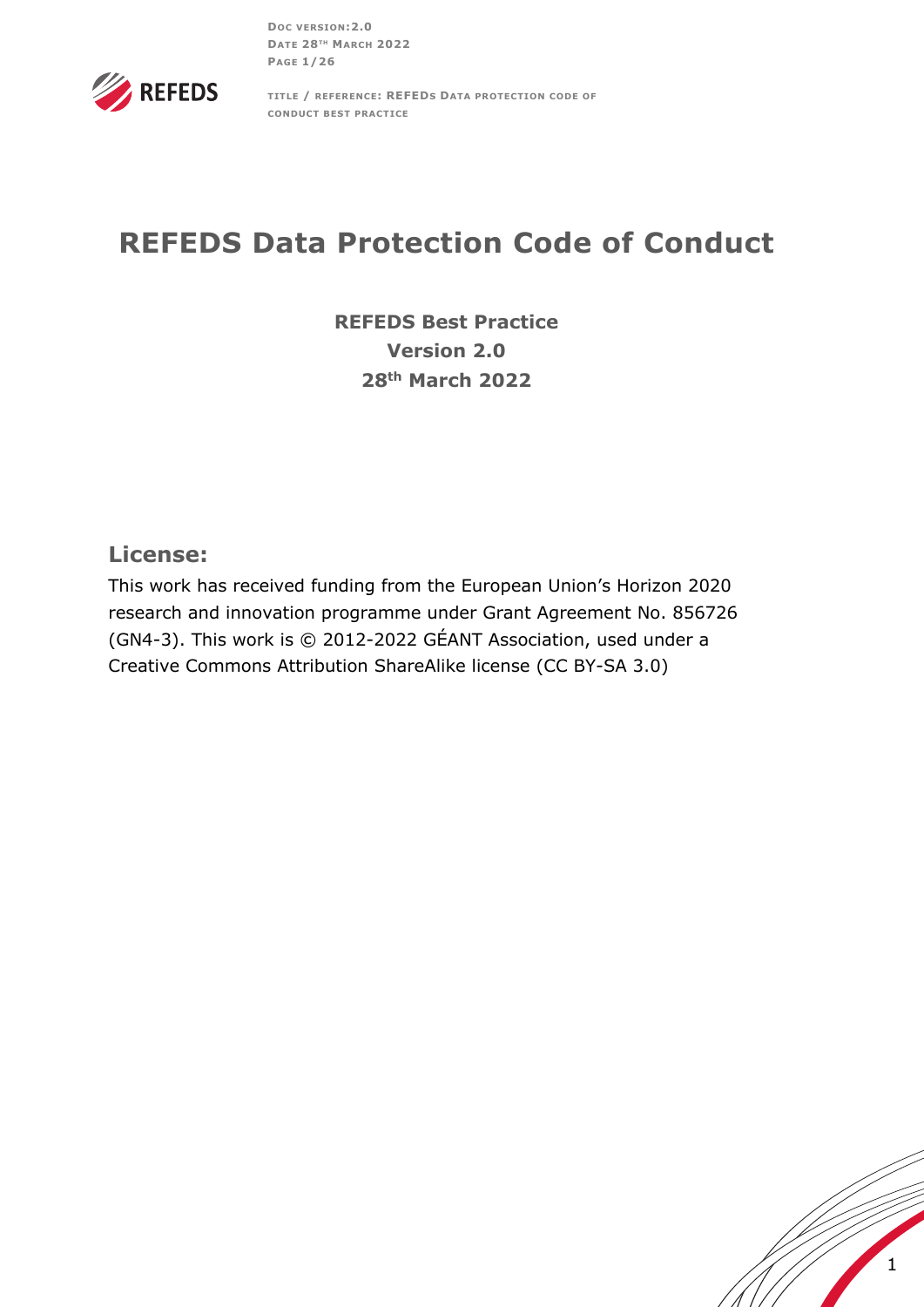

# **Table of Contents**

| APPENDIX 1: PRINCIPLES OF THE PROCESSING OF ATTRIBUTES 10 |      |
|-----------------------------------------------------------|------|
|                                                           |      |
|                                                           |      |
|                                                           |      |
|                                                           |      |
| E. Information Duty Towards Home Organisation  13         |      |
|                                                           |      |
|                                                           |      |
|                                                           |      |
|                                                           |      |
|                                                           |      |
|                                                           |      |
|                                                           |      |
|                                                           |      |
|                                                           | . 20 |
|                                                           |      |
|                                                           |      |
|                                                           |      |
|                                                           |      |
| APPENDIX 3: PURPOSE LIMITATION AND DATA MINIMISATION 24   |      |

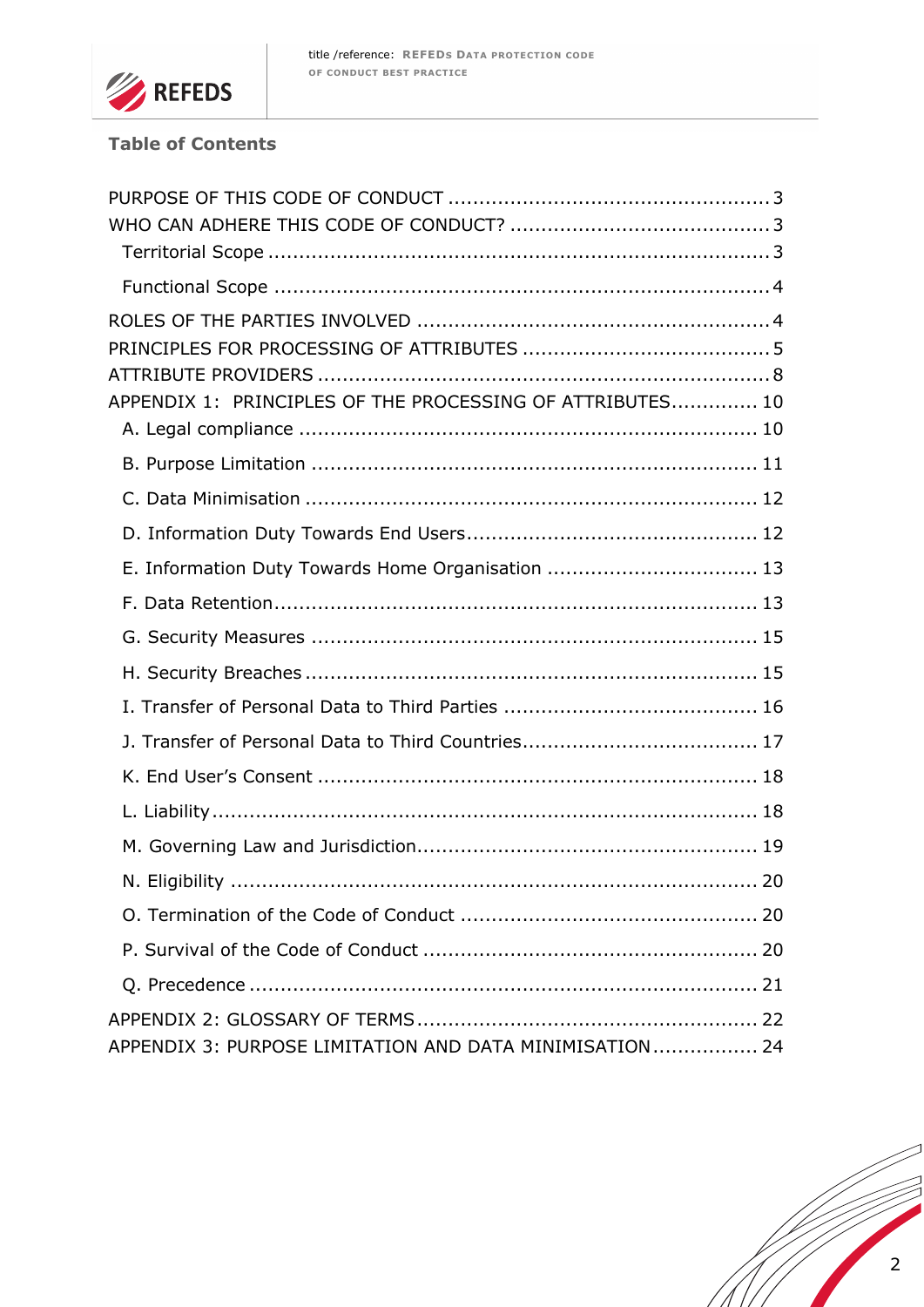

# **PURPOSE OF THIS CODE OF CONDUCT**

This Code of Conduct relates to the processing of personal data for online access management purposes in the research and education sector as a best practice set of guidelines to help to meet the requirements set by the General Data Protection Regulation<sup>1</sup>. This Code of Conduct is not endorsed by the European Data Protection Board and is therefore only considered as a Best Current Practice.

Notwithstanding the provisions as set forth in an agreement between the **Home Organisation** and the **Service Provider Organisation**, which in all cases takes precedence, this Code of Conduct defines a set of rules that **Service Provider Organisations** can commit to when they want to receive **End Users**' **Attributes** from **Home Organisations** or their Agent for enabling the **End Users** to access their Services. **Home Organisations** will feel more comfortable to release affiliated **End Users**' **Attributes** to the **Service Provider Organisation** if they can see that the **Service Provider Organisation** has taken measures to properly protect the **Attributes**.

This Code of Conduct constitutes a binding community code for the **Service Provider Organisations** that have committed to it.

This Code includes three appendices, detailing best practices on how to adhere to the rules of the Code. These appendices relate to:

- (1) Principles of the processing of attributes
- (2) Glossary of Terms
- (3) Purpose limitation and data minimisation

# **WHO CAN ADHERE THIS CODE OF CONDUCT?**

#### **Territorial Scope**

This Code of Conduct is addressed to any **Service Provider Organisation**  established in any of the Member States of the European Union and in any

 $1$  Regulation (EU) 2016/679 of the European Parliament and of the Council of 27 April 2016 on the protection of natural persons with regard to the processing of personal data and on the free movement of such data, and repealing Directive 95/46/EC (General Data Protection Regulation).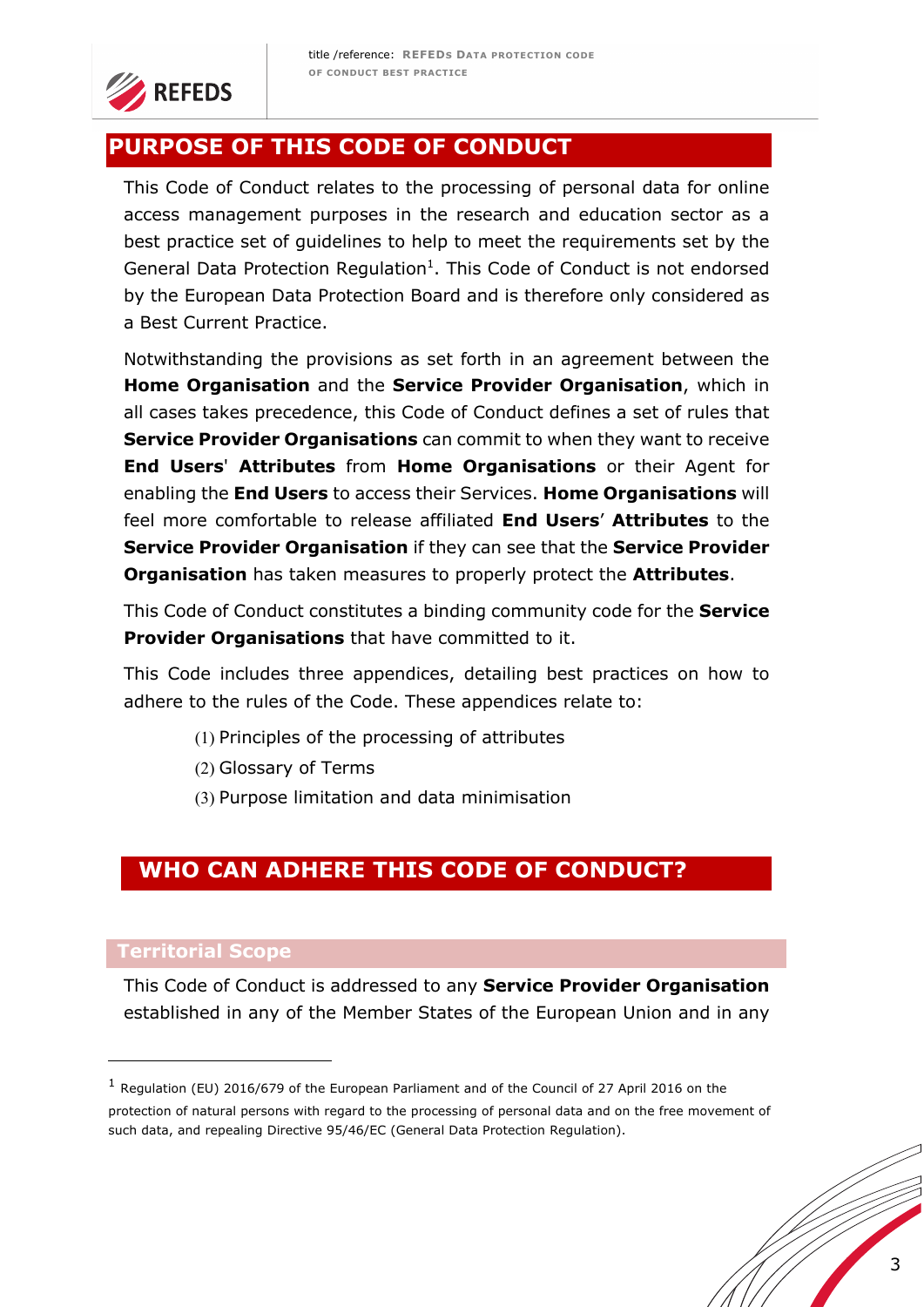

other countries belonging to the European Economic Area (Iceland, Liechtenstein and Norway).

Furthermore, **Service Provider Organisations** established in any third country or International organization offering an adequate level of data protection in the terms of Article 45 of the GDPR or appropriate safeguards in the terms of the Article 46 of the GDPR can also subscribe to this Code of Conduct.

## **Functional Scope**

This Code of Conduct is limited to the processing of **Attributes which are released for enabling the End User to access the Service** as described in clause B. Purpose Limitation.

In case the **Service Provider Organisation** uses the **Attributes** for purposes other than enabling the **End User** to access the Service, these activities fall out of the scope of this Code of Conduct.

The **Service Provider Organisations** and the communities representing the **Service Provider Organisations** can agree to apply the Code of Conduct also to other **Attributes**, such as those the **Service Provider Organisations** manage and share themselves, as further described in the Attribute Providers section.

# **ROLES OF THE PARTIES INVOLVED**

This Code of Conduct is addressed to **Service Provider Organisations** acting as data controllers notwithstanding potential processing agreement between the **Service Provider Organisation** and the **Home Organisation** as described in clause Q. Precedence.

In the context of this Code of Conduct:

- 1. A **Home Organisation** acts as a data controller as to the wider relationship with the **End User**, for example operating the Identity Provider (IdP) server in respect of the **Attributes**. An Agent who operates the IdP server on behalf of the **Home Organisation** acts as a data processor. This includes also the Federation Operators who operate a (potentially centralised) IdP server on behalf of the **Home Organisation**.
- 2. A **Service Provider Organisation** acts as a data controller in respect of the **Attributes**, processing them for the purposes as described in the clause B. Purpose Limitation. In certain circumstances a **Service Provider Organisation** may be acting as a data processor, acting on behalf and as instructed by the **Home Organisation**. A **Service**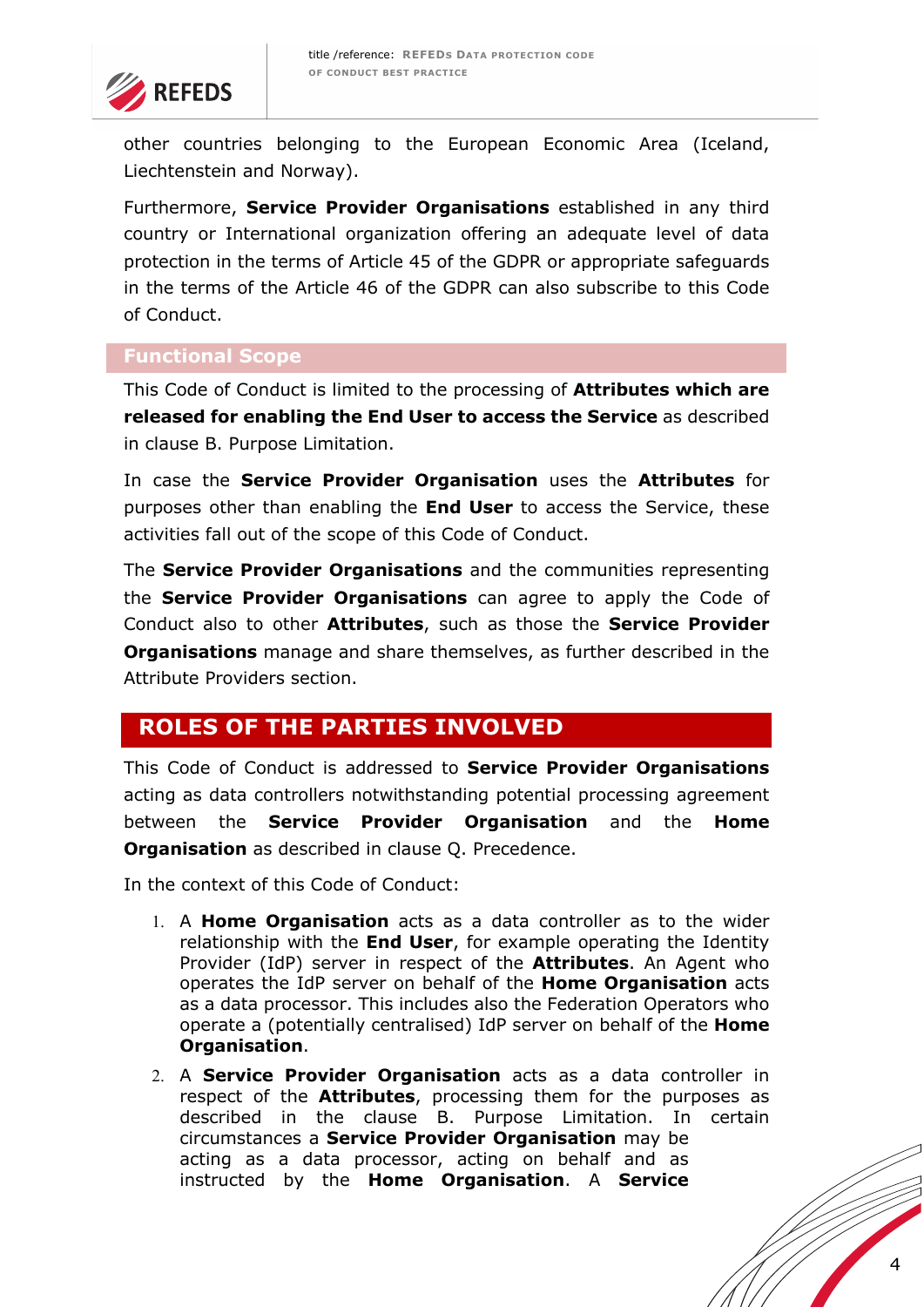

**Provider Organisation** can also manage (and be a Data Controller for) extra **Attributes** of an **End User** and further become an Attribute Provider, as described in the Attribute Providers section. **Service Provider Organisations** may manage and register several independent Services, however, those doing so are asked to commit to the Code of Conduct for each Service separately.

3. An **End User** acts as a data subject whose personal data are being processed for the purposes as described in clause B. Purpose Limitation.

The processing of the **Attributes** by the **Service Provider Organisation**  for enabling the **End User** to access the Service is further explained in the Service-related Privacy Notice.

# **PRINCIPLES FOR PROCESSING OF ATTRIBUTES**

To the extent the **Service Provider Organisation** acts as a data controller, it agrees and warrants:

- A. **Legal Compliance;** The Service Provider Organisation warrants to only process the Attributes in accordance with: the relevant provisions of the GDPR, this Code of Conduct and a contractual agreement with the Home Organisation, if any.
- B. **Purpose Limitation;** The Service Provider Organisation warrants that it will process Attributes of the End User only for the purposes of enabling access to the Service. The Service Provider Organisation commits not to process the Attributes for purposes other than enabling the End User to access the Service.
- C. **Data Minimisation;** The Service Provider Organisation commits to minimise the Attributes requested to those that are adequate, relevant and not excessive for enabling access to the Service and, where a number of Attributes could be used to provide access to the Service, to use the least intrusive Attributes possible.
- D. **Information Duty Towards End Users;** The Service Provider Organisation shall provide the End User with a publicly readable Privacy Notice before they initiate the federated login for the first time. This Privacy Notice must be concise, transparent, intelligible and provided in an easily accessible form. The Privacy Notice shall contain at least the following information:
	- a. the name, address and jurisdiction of the Service Provider Organisation; where applicable;
	- b. the contact details of the data protection officer, where applicable;
	- c. the purpose or purposes of the processing of the Attributes;
	- d. a description of the Attributes being processed as well as the legal basis for the processing;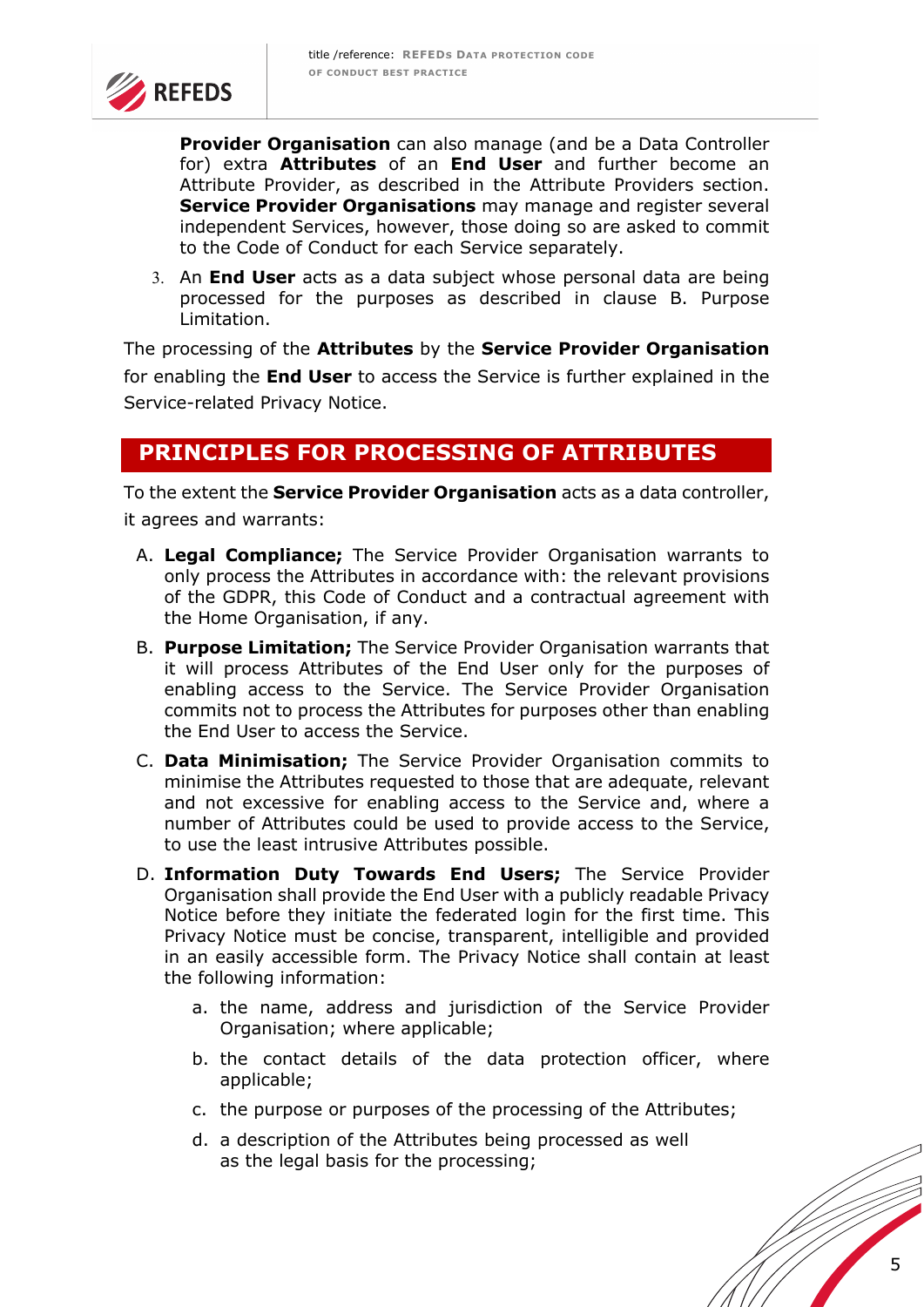

- e. the third party recipients or categories of third party recipient to whom the Attributes might be disclosed, and proposed transfers of Attributes to countries outside of the European Economic Area;
- f. the existence of the rights to access, rectify and delete the Attributes held about the End User;
- g. the retention period of the Attributes;
- h. the right to lodge a complaint with a Supervisory Authority.
- E. **Information Duty Towards Home Organisation;** The Service Provider Organisation commits to provide to the Home Organisation or its Agent at least the following information:
	- a. a machine-readable link to the Privacy Notice;
	- b. indication of commitment to this Code of Conduct;
	- c. any relevant updates or changes in the local data protection legislation that may affect this Code of Conduct.
- F. **Data Retention;** The Service Provider Organisation shall delete or anonymize all Attributes without undue delay as soon as they are no longer necessary for the purposes of providing the Service.
- G. **Security Measures;** The Service Provider Organisation warrants taking appropriate technical and organisational measures to safeguard Attributes against accidental or unlawful destruction or accidental loss, alteration, unauthorised disclosure or access. These measures shall ensure a level of security appropriate to the risks represented by the processing and the nature of the data to be protected, having regard to the state of the art and the cost of their implementation.
- H. **Security Breaches;** The Service Provider Organisation commits to, without undue delay, report all suspected privacy or security breaches, meaning any breach of security leading to the accidental or unlawful destruction, loss, alteration, unauthorised disclosure of, or access to, personal data transmitted, stored or otherwise processed concerning the Attributes to the Home Organisation or its Agent and, where this is legally required, to the competent data protection authority and/or to the End Users whose data are concerned by the security or privacy breach.
- I. **Transfer of Personal Data to Third Parties;** The Service Provider Organisation shall not transfer Attributes to any third party (such as a collaboration partner) except:
	- a. if mandated by the Service Provider Organisation for enabling the End User to access its Service on its behalf, or;
	- b. if the third party is committed to the Code of Conduct or has undertaken similar duties considered sufficient under the data protection law applicable to the Service Provider Organisation or;
	- c. if prior consent has been given by the End User.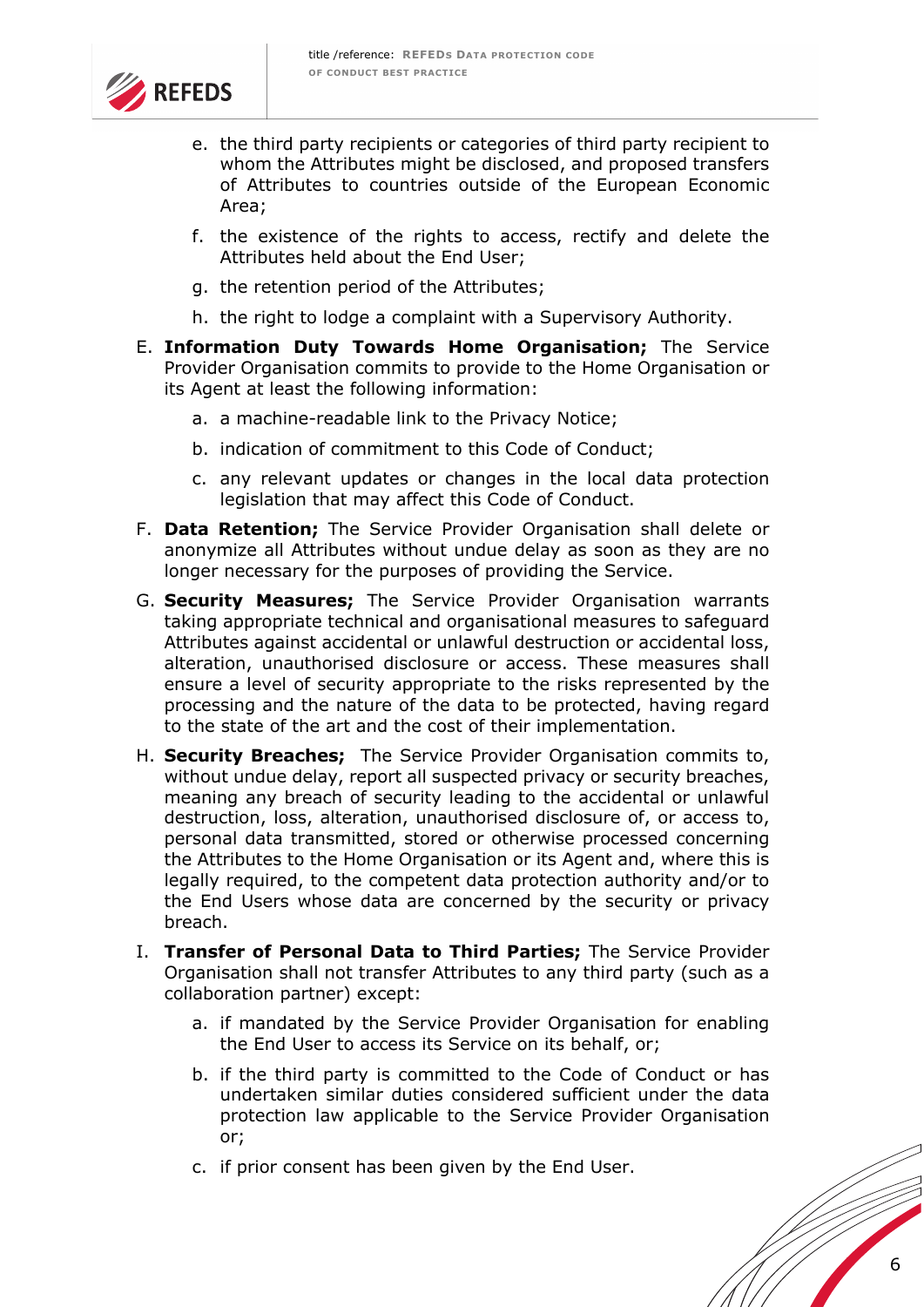

- J. **Transfer of Personal Data to Third Countries;** The Service Provider Organisation guarantees that, when transferring Attributes to a party that is based outside the European Economic Area or in a country without an adequate level of data protection pursuant to Article 45.1 of the GDPR or the recipient is an International Organisation, to take appropriate safeguards (Article 46) or use the derogations pursuant to Article 49.
- K. **End User's Consent;** When consent is used, as per Article 7 of GDPR, inter alia, it must be freely given, specific, informed and must unambiguously indicate the End User's wishes by which they, by a statement or by a clear affirmative action, signify agreement to the processing of their personal data. Furthermore, the End Users shall be able to withdraw their consent.
- L. **Liability;** The Service Provider Organisation agrees to hold harmless the End User and the Home Organisation (as well as the Agent) who has suffered damage as a result solely of any violation of this Code of Conduct by the Service Provider Organisation as determined in a binding and enforceable judicial ruling.
- M. **Governing Law and Jurisdiction;** This Code of Conduct shall be interpreted in the light of the GDPR and of the guidance issued by the European Data Protection Board or its predecessor, always notwithstanding any privileges and immunities of Service Provider Organisations being International Organisations, as these are awarded by their constituent and/or statutory documents and international law. If there are any disputes regarding the validity, interpretation or implementation of this Code of Conduct, the parties shall agree on how and where to settle them.
- N. **Eligibility;** The Code of Conduct must be implemented and executed by a duly authorised representative of the Service Provider Organisation.
- O. **Termination of the Code of Conduct;** The Service Provider Organisation can only terminate adherence to this Code of Conduct in case of:
	- a. this Code of Conduct being replaced by a similar arrangement, or;
	- b. the termination of the Service provisioning to the Home Organisation or;
	- c. the effective notification provided by the authorised representative of the Service Provider Organisation to terminate its adherence to this Code of Conduct.
- P. **Survival of the Code of Conduct;** The Service Provider Organisation agrees to be bound by the provisions of this Code of Conduct that are intended to survive due to their sense and scope after the end, lapse or nullity of this Code of Conduct until the processing terminates.
- Q. **Precedence;** The Service Provider Organisation warrants to comply with the stipulation that, in the event of conflict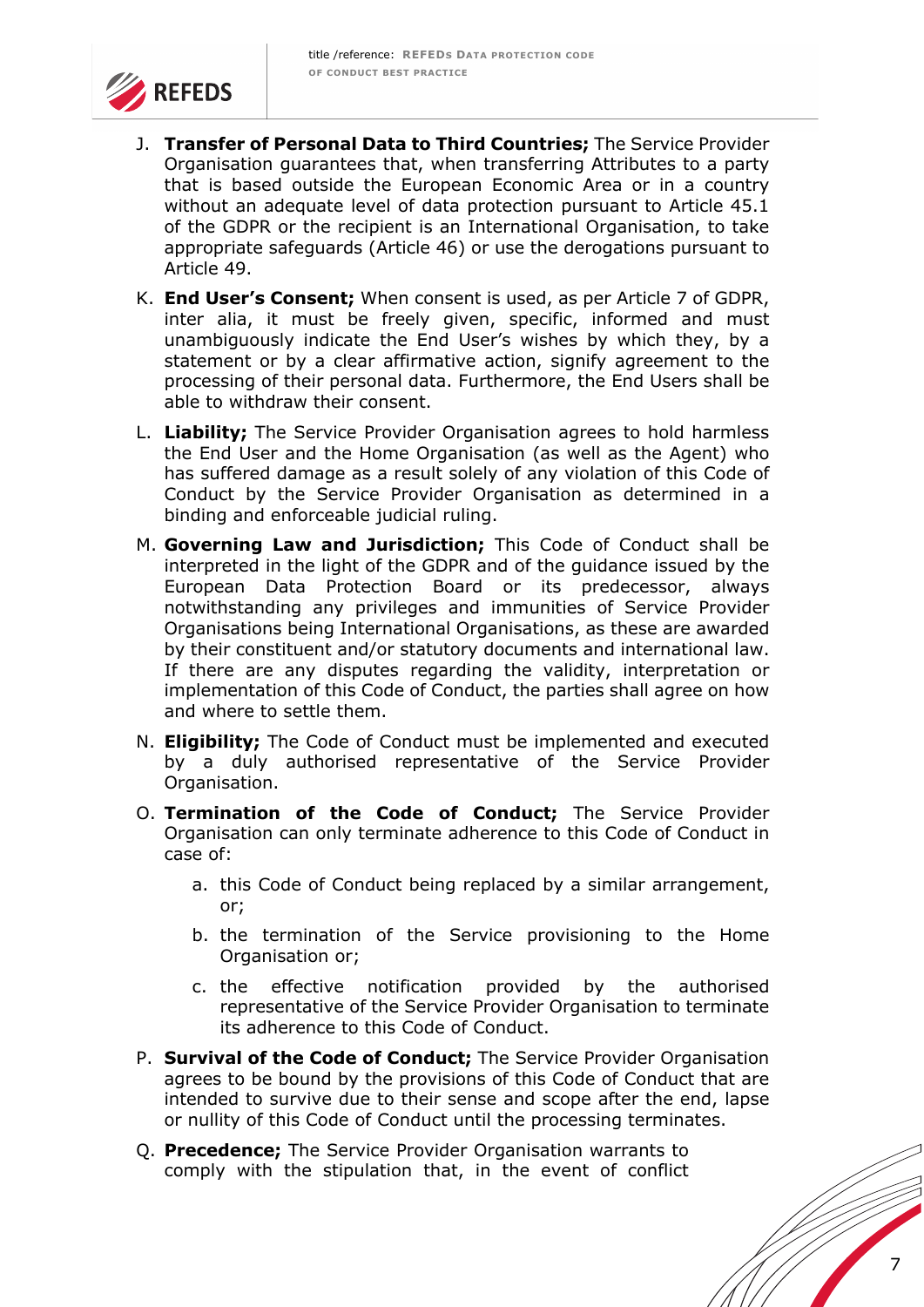

between a provision contained in this Code of Conduct and a provision of the agreement concluded between the Service Provider Organisation and the Home Organisation, the provision of the agreement concluded between Service Provider Organisation and Home Organisation takes precedence over the provision of this Code of Conduct. In case of conflict between the provisions of the agreement between the Service Provider Organisation and the Home Organisation, this Code of Conduct and/or the data protection legislation, the following order shall prevail:

- a. the agreement between the Home Organisation and the Service Provider Organisation;
- b. applicable Data Protection Laws (such as other country specific law on Data protection or Privacy); and
- c. the provisions of this Code of Conduct.

Appendix 1 provides a normative interpretation of the above principles.

# **ATTRIBUTE PROVIDERS**

An Attribute Provider is an organisation other than the **Home Organisation** that manages extra **Attributes** for **End Users** of a **Home Organisation** and releases them to the **Service Provider Organisation**.

According to Section Functional Scope, the **Service Provider Organisation** and the communities representing the **Service Provider Organisation** can agree to apply the Code of Conduct also to other **Attributes**, such as those the **Service Provider Organisations** manage and share themselves. The organisation managing the extra **Attributes** becomes an Attribute Provider.

When the Code of Conduct is applied to **Attributes** managed by Attribute Providers, the **Service Provider Organisation** further agrees and warrants the following:

- (see clause H. Security Breaches) the **Service Provider Organisation** commits to report all suspected privacy or security breaches also to the Attribute Provider;
- (see clause L. Liability) the **Service Provider Organisation** agrees to hold harmless also the Attribute Provider who has suffered damage as a result solely of any violation of this Code of Conduct by the **Service Provider Organisation** as determined in a binding and enforceable judicial ruling;
- (see clause Q. Precedence) the **Service Provider Organisation** warrants to comply also with the stipulation that, in the event of conflict between a provision contained in this Code of Conduct and a provision of the agreement concluded between the **Service Provider Organisation** and the Attribute Provider, the provision of the agreement concluded between **Service**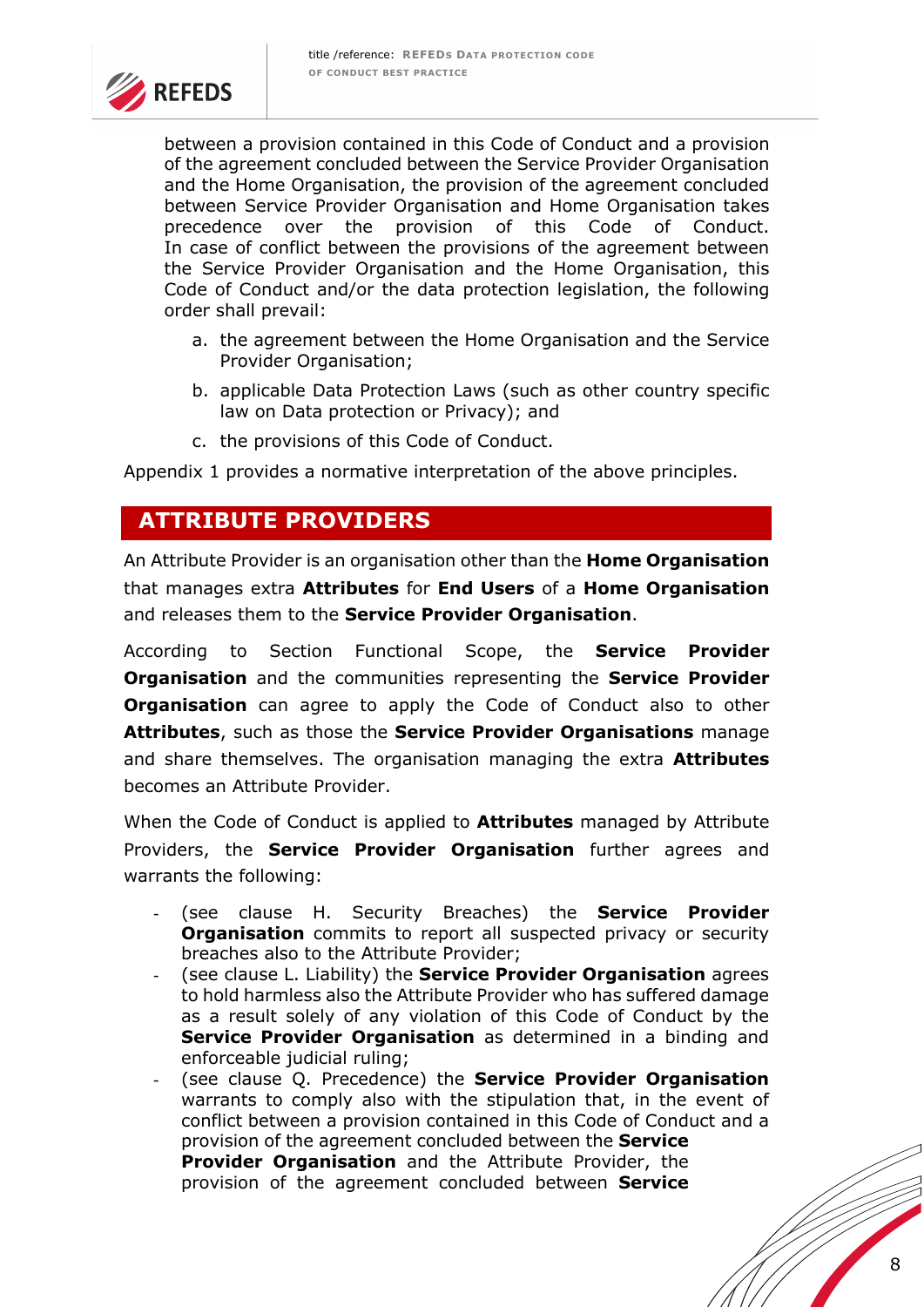

**Provider Organisation** and Attribute Provider takes precedence over the provision of this Code of Conduct.

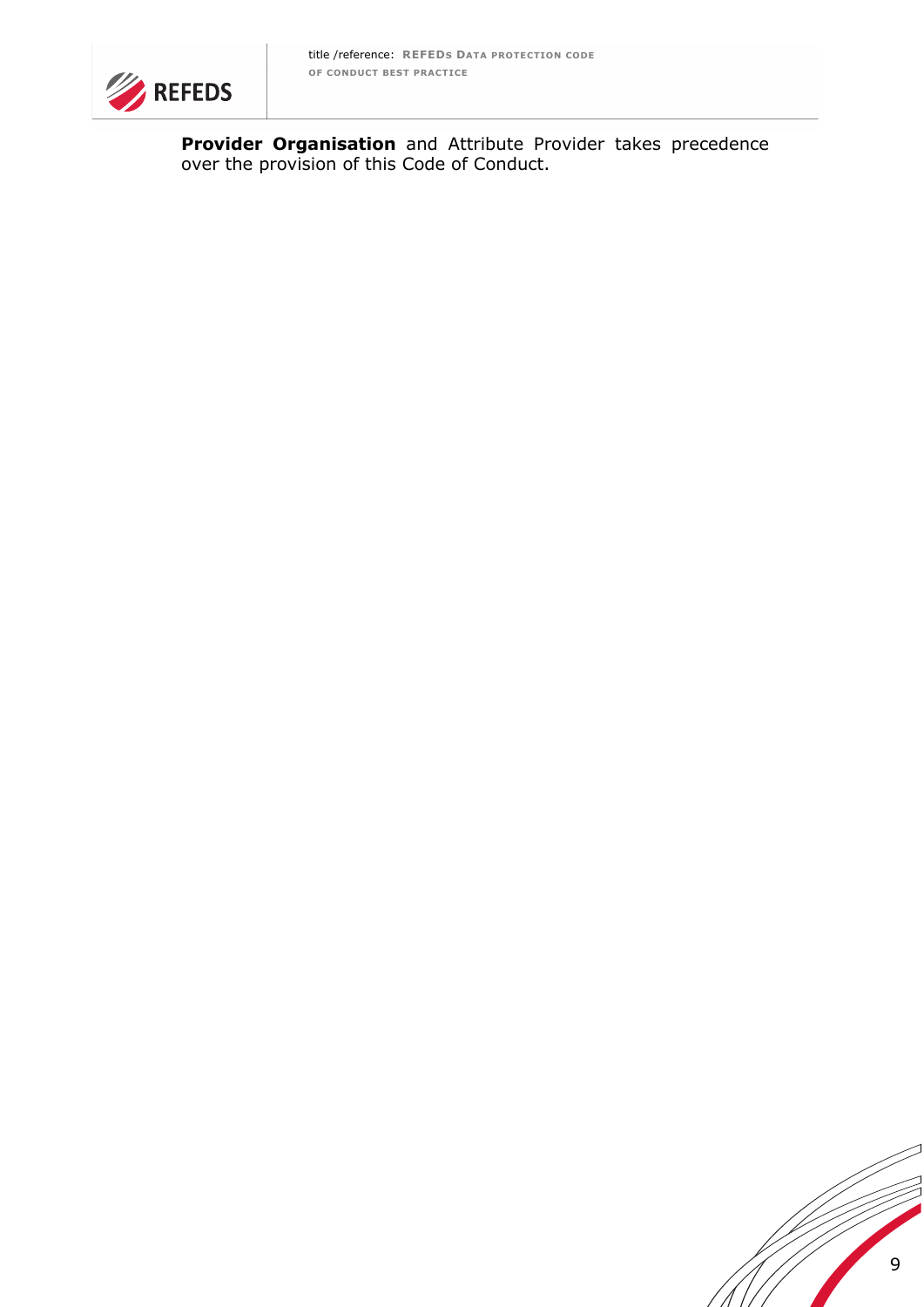

# **APPENDIX 1: PRINCIPLES OF THE PROCESSING OF ATTRIBUTES**

To the extent the **Service Provider Organisation** acts as a data controller, it agrees and warrants:

## **A. Legal compliance**

The **Service Provider Organisation** warrants to only process the **Attributes** in accordance with: the relevant provisions of the GDPR, this Code of Conduct and a contractual agreement with the **Home Organisation**, if any.

The **Service Provider Organisation** shall ensure that all personal data processing activities carried out in this context comply with the GDPR.

The **Service Provider Organisation** based in the EEA territory commits to process the End User's **Attributes** in accordance with the applicable European data protection legislation. In principle, a **Service Provider Organisation** established in the EEA territory, subject to the European Data Protection legislation, shall not find itself in a situation where their national data protection laws would contradict this Code of Conduct.

**Service Provider Organisations** established outside the EEA territory but in a country offering an adequate data protection pursuant to Article 45 of the GDPR, should assess the compliance of this Code of Conduct with the laws of its jurisdiction. If observance of any provision of the Code of Conduct would place the **Service Provider Organisation** in breach of such laws, the national law of its jurisdiction shall prevail over such provision of the Code of Conduct, and compliance with national law to this extent will not be deemed to create any non-compliance by the **Service Provider Organisation** with this Code of Conduct.

The **Service Provider Organisation** based outside the EEA and countries offering adequate data protection commits to process the End User's **Attributes** in accordance with the GDPR, this Code of Conduct and any other contractual or other arrangements, such as the use of EU model clauses. Such **Service Provider Organisations** shall make binding and enforceable commitments to apply the appropriate safeguards, including as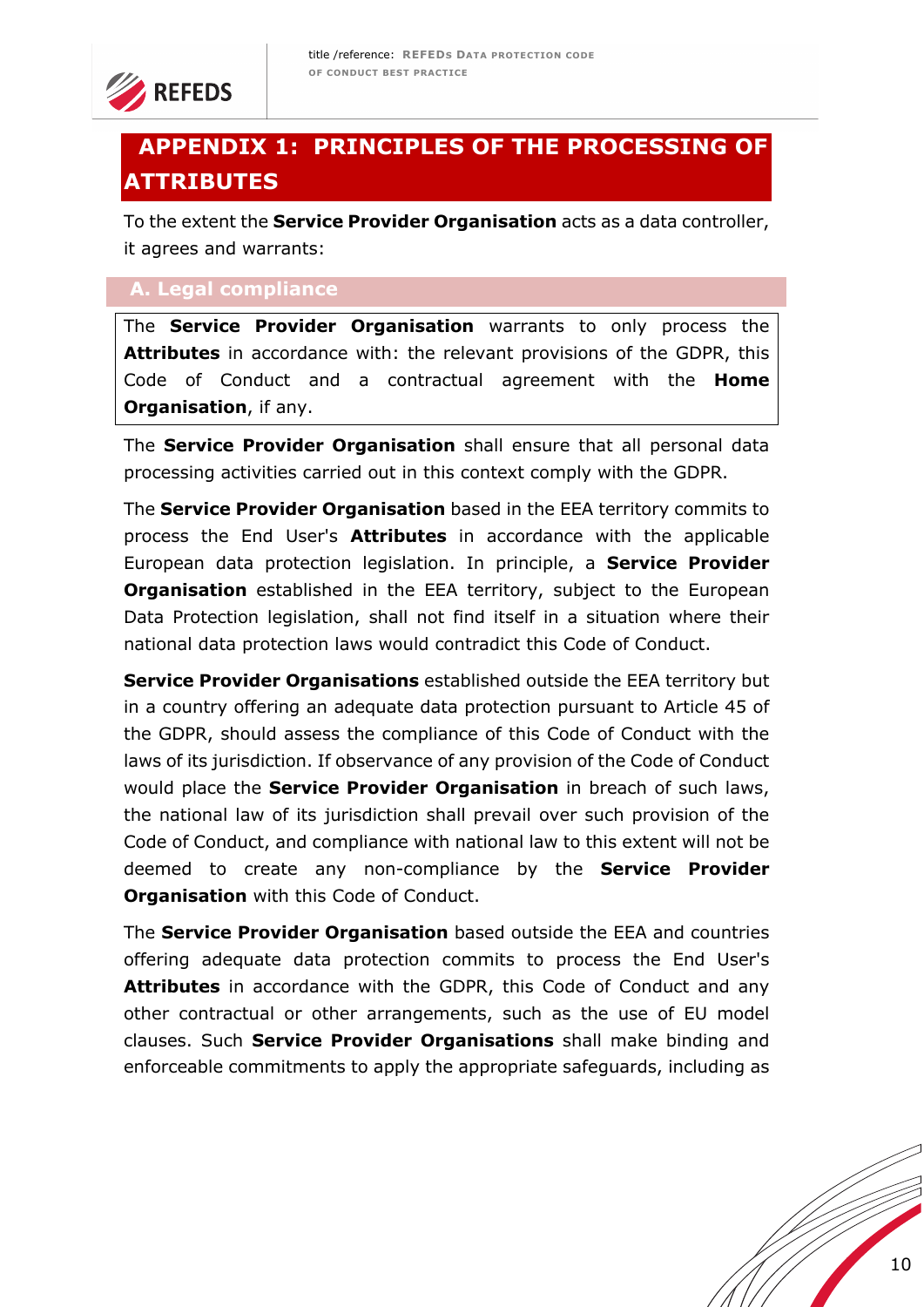

regards data subjects' rights<sup>2</sup>, in addition to committing to abide by this Code of Conduct.

**Service Provider Organisations** that are International Organisations may be subject to their own internal rules, regulations and policies. Such International Organisations, which may not be subject to GDPR, shall make binding and enforceable commitments to apply appropriate safeguards.

Regarding the applicable law, see clause M. Governing Law and Jurisdiction.

In the event of conflict between the provisions of this Code of Conduct and the provisions of a contractual arrangement with the **Home Organisation**, see clause Q. Precedence.

# **B. Purpose Limitation**

The **Service Provider Organisation** warrants that it will process **Attributes** of the **End User** only for the purposes of enabling access to the Service. The **Service Provider Organisation** commits not to process the **Attributes** for purposes other than enabling the **End User** to access the Service.

The **Service Provider Organisation** must ensure that **Attributes** are used only for enabling the **End User** to access the Service. See Appendix 3 for how this shall be interpreted.

The Attributes shall not be further processed in a manner which is not compatible with the initial purposes (Article 5.b of the GDPR). Processing of Attributes for any purpose other than enabling the End User to access the Service is outside the scope of this Code of Conduct.

Examples of purposes other than enabling access to the service (deviating purposes3) are: sending the **End User** commercial or unsolicited messages, including End User's e-mail address to a newsletter offering new services, selling the **Attributes** to third parties, transferring information to third

<sup>&</sup>lt;sup>2</sup> In the event where an EU End User would lodge a complaint against a Service Provider Organisation based outside the EU (i.e. in the US), the competent European Data Protection Authority would be able to investigate on the alleged violation of data protection.

<sup>&</sup>lt;sup>3</sup> Consult the Article 29 Working Party's Opinion 03/2013 on purpose limitation. This document can guide the Service Provider to ascertain whether the purpose for the processing of the personal data is compatible or not.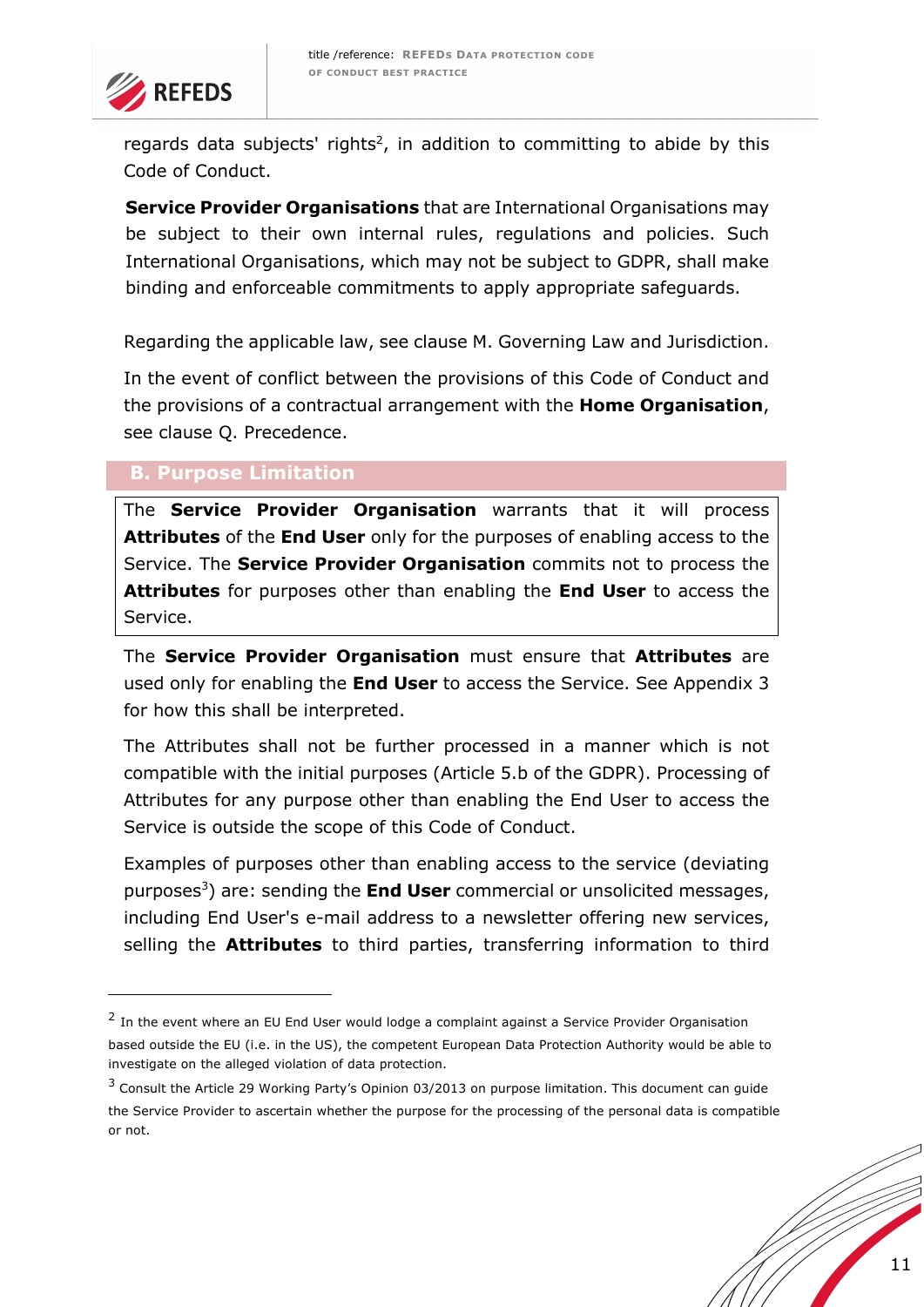

parties such as the search history, profiling activities etc.

#### **C. Data Minimisation**

The **Service Provider Organisation** commits to minimise the **Attributes** requested to those that are adequate, relevant and not excessive for enabling access to the Service and, where a number of **Attributes** could be used to provide access to the Service, to use the least intrusive **Attributes** possible.

See Appendix 3 for how data minimisation is coupled with the purpose limitation (Clause B) and how it maps to the **Attributes** commonly available from the **Home organisations**.

In the context of this Code of Conduct, under no circumstances is a **Service Provider Organisation** authorised to request End User's **Attribute**  revealing racial or ethnic origin, political opinions, religious or philosophical beliefs, trade-union membership, genetic data, biometric data for the purposes of uniquely identifying a natural person or data concerning health or sex life or sexual orientation.

## **D. Information Duty Towards End Users**

The **Service Provider Organisation** shall provide the **End User** with a publicly readable Privacy Notice before they initiate the federated login for the first time. This Privacy Notice must be concise, transparent, intelligible and provided in an easily accessible form. The Privacy Notice shall contain at least the following information:

- a. the name, address and jurisdiction of the **Service Provider Organisation**; where applicable;
- b. the contact details of the data protection officer, where applicable;
- c. the purpose or purposes of the processing of the **Attributes**;
- d. a description of the **Attributes** being processed as well as the legal basis for the processing;
- e. the third party recipients or categories of third party recipient to whom the **Attributes** might be disclosed, and proposed transfers of **Attributes** to countries outside of the European Economic Area;
- f. the existence of the rights to access, rectify and delete the **Attributes** held about the End User;
- g. the retention period of the **Attributes**;

h. the right to lodge a complaint with a Supervisory Authority.

The Privacy Notice can be, for instance, linked to the front page of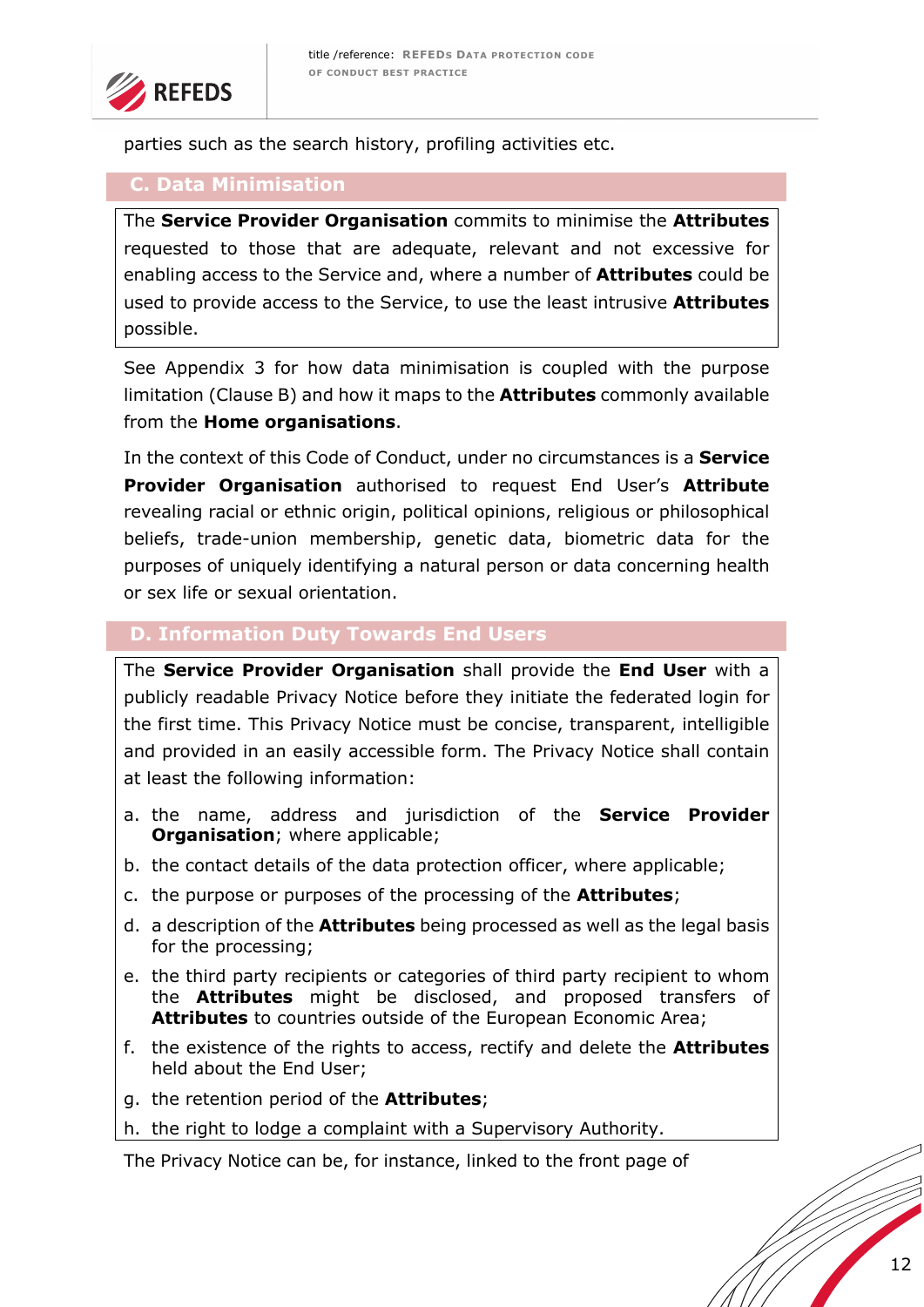

the Service. It is important that the **End User** can review the policy before they log in for the first time. The Privacy Notice shall use clear and plain language.

The Privacy Notice can be Service specific and does not need to be the same for different Services of a **Service Provider Organisation**.

The **Service Provider Organisation** needs to describe in its Privacy Notice how **End Users** can exercise their right to access, request correction and request deletion of their personal data.

The **Service Provider Organisation** may include additional information, but must include as a minimum the information described above. The additional information could for example refer to the additional data processing activities of the **Service Provider Organisation**.

The **Service Provider Organisations** are advised to make use of the Privacy Notice template that belongs to the supporting material of the Code of Conduct.

# **E. Information Duty Towards Home Organisation**

The **Service Provider Organisation** commits to provide to the **Home Organisation** or its Agent at least the following information:

- a. a machine-readable link to the Privacy Notice;
- b. indication of commitment to this Code of Conduct;
- c. any relevant updates or changes in the local data protection legislation that may affect this Code of Conduct.

The technical infrastructure allows **Service Provider Organisations** to publicly announce their adherence to this Code of Conduct and to communicate its Service Privacy Notice's URL. When a **Service Provider Organisation** has several Service Privacy Notices, the URL of each Service Privacy Notice will be provided to the **Home Organisation**. This information is shared with the **Home Organisation**'s Identity Provider before it releases the End User's **Attributes** to the **Service Provider Organisation**, enabling the **Home Organisation** to present it to the End User.

#### **F. Data Retention**

The **Service Provider Organisation** shall delete or anonymize all **Attributes** without undue delay as soon as they are no longer necessary for the purposes of providing the Service.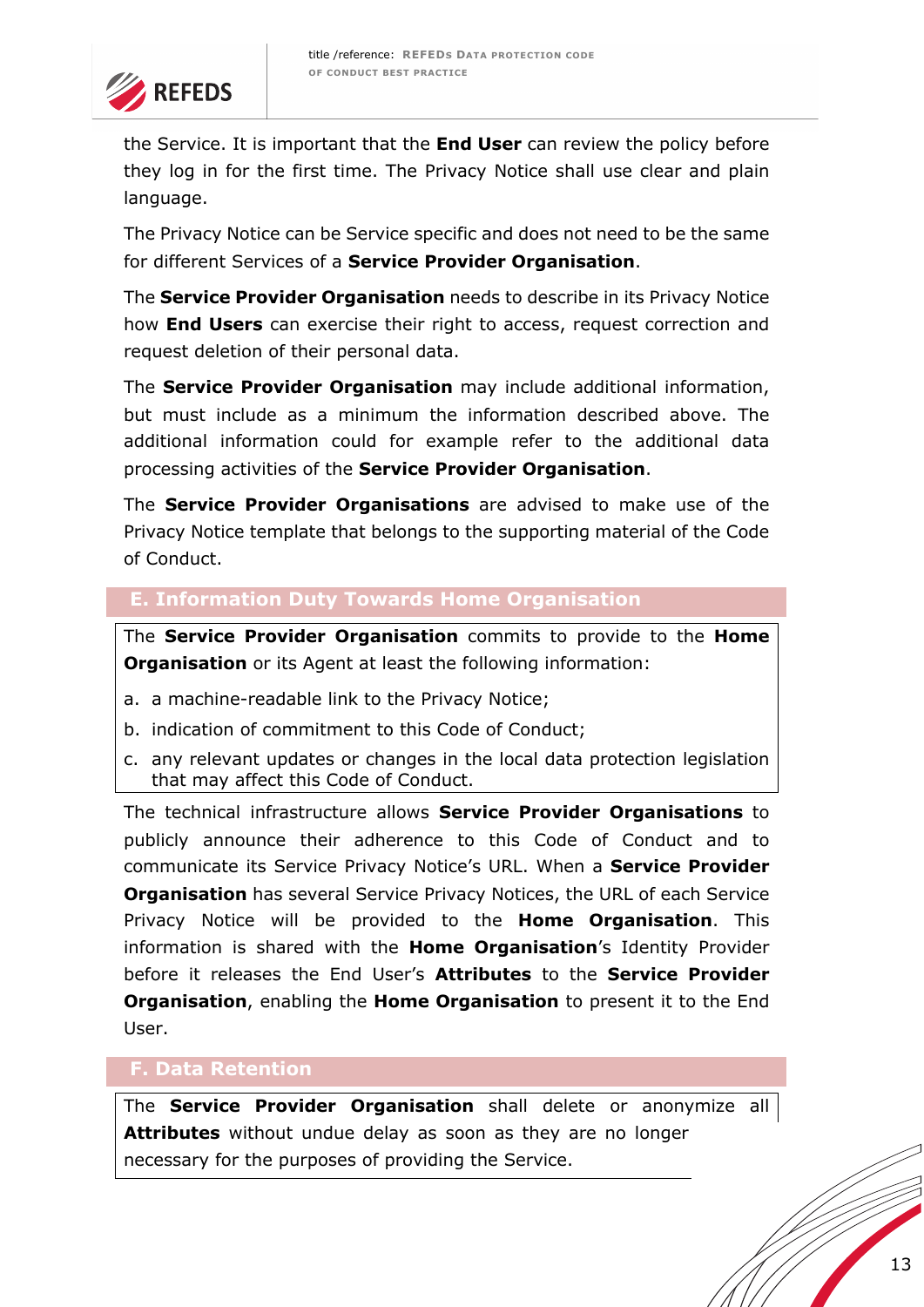

Under the GDPR, anonymized data does not constitute personal data; therefore, anonymized data can be kept indefinitely.

The retention period of the **Attributes** depends on the particularities of the Service and it needs to be decided by the **Service Provider Organisation**. However, a **Service Provider Organisation** shall not store the **Attributes**  for an unlimited or indefinite period of time. The **Service Provider Organisation** has to implement an adequate data retention policy compliant with the GDPR and other applicable data protection legislation. The existence of this policy must be communicated in the Service's Privacy Notice (see clause D. Information Duty Towards End Users). In principle the personal data must be deleted or anonymised if the **End User** (or their **Home Organisation**) no longer wishes to use the Service.

However, in many cases, the **End User** does not explicitly inform the **Service Provider Organisation** that they no longer wish to use the Service, they just do not log in to the Service anymore. In this case it is considered as a good practice to delete or anonymise the **End User's**  personal data if they have not logged in for a significant period of time.

On the other hand, there are also circumstances where an **End User** not signing in does not necessarily mean that they no longer wish to use the Service. The **Service Provider Organisation** shall implement appropriate processes to manage this type of situation. For instance:

- if the Service is an archive for scientific data, the researchers who deposit their datasets to the archive may still remain the owners or custodians of the dataset although they do not log in for a while;
- if the Service is a source code control system (for example, git), an **End User** uses to publish their computer program code, the **End User** may still want to be able to log in and maintain their code, although they have not logged in for a while;
- if the Service is a repository where researchers publish their scientific findings and contribution, the researchers still want to have their name and other **Attributes** attached to the finding, although they do not regularly log in;
- if the Service is a collaborative application (such as, a wiki or a discussion board) where the **End User** has their name or other **Attribute** attached to their contribution to let the other users learn and assess the provenance of the contribution and attribute it to a specific person.

The Personal Data, including log files, do not need to be removed or anonymised as long as they are needed:

● for archiving purposes in the public interest, scientific or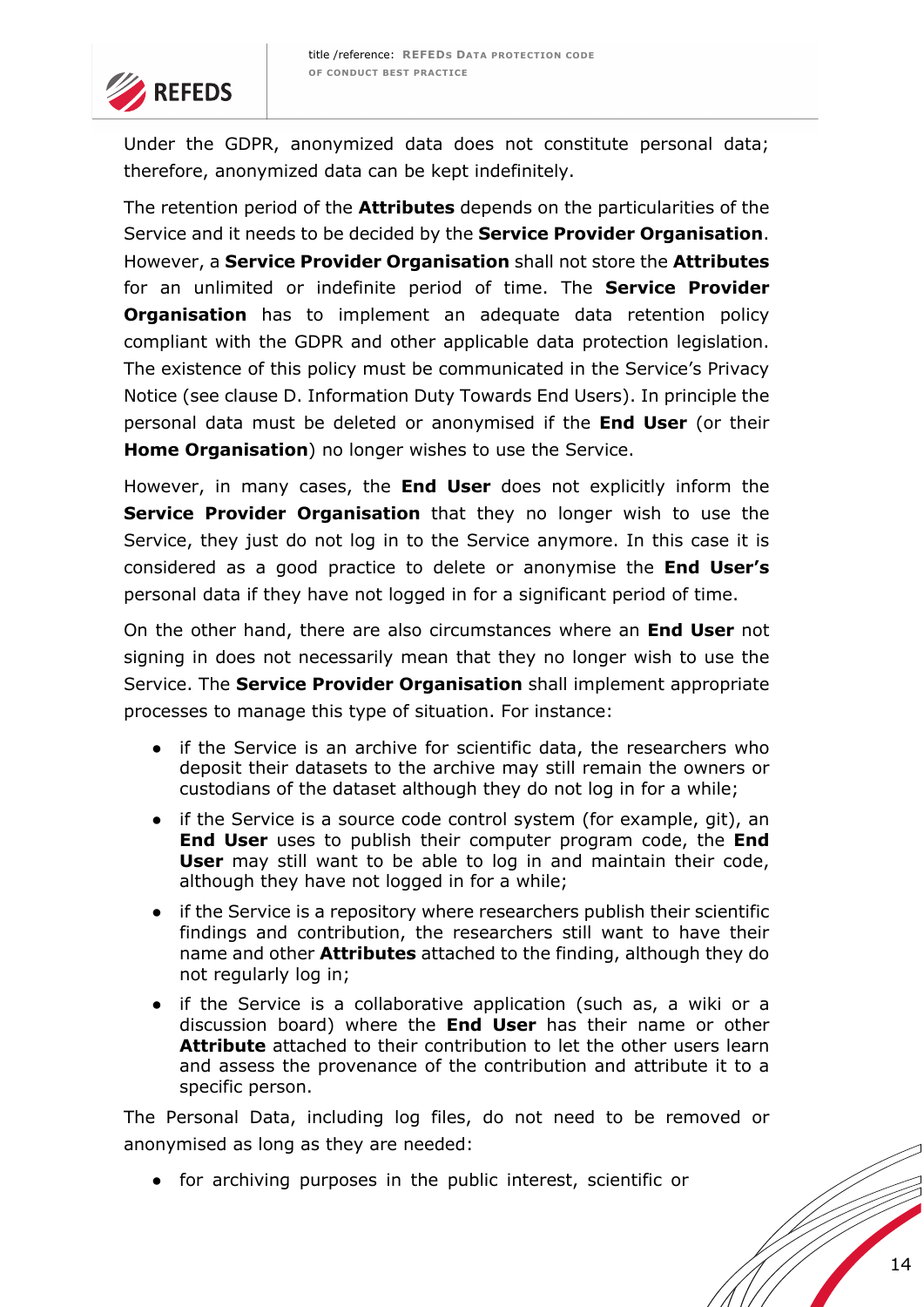

historical research purposes or statistical purposes;

- for compliance with a legal obligation which requires processing by International, European or Member State law to which the **Service Provider Organisation** is subject;
- for the performance of a task carried out in the public interest;
- for the establishment, exercise or defense of legal claims, such as resource allocation or invoices;
- for exercising the right of freedom of expression and information.

#### **G. Security Measures**

The **Service Provider Organisation** warrants taking appropriate technical and organisational measures to safeguard **Attributes** against accidental or unlawful destruction or accidental loss, alteration, unauthorised disclosure or access. These measures shall ensure a level of security appropriate to the risks represented by the processing and the nature of the data to be protected, having regard to the state of the art and the cost of their implementation.

The **Service Provider Organisation** shall implement the security measures described in the Security Incident Response Trust Framework for Federated Identity (Sirtfi) and signal it to the **Identity Provider**.

## **H. Security Breaches**

The **Service Provider Organisation** commits to, without undue delay, report all suspected privacy or security breaches, meaning any breach of security leading to the accidental or unlawful destruction, loss, alteration, unauthorised disclosure of, or access to, personal data transmitted, stored or otherwise processed concerning the **Attributes** to the **Home Organisation** or its Agent and, where this is legally required, to the competent data protection authority and/or to the **End Users** whose data are concerned by the security or privacy breach.

Article 33 of the GDPR describes the conditions when a personal data breach must be notified to the supervisory authority. This clause imposes an obligation to notify also the **Home Organisation**, to allow them to take the necessary technical and organisational measures for mitigating any risk the **Home Organisation** may be exposed to.

For example, if the **Service Provider Organisation** suspects that one or more user accounts in the **Home Organisation** has been compromised, the **Service Provider Organisation** contacting the **Home Organisation** enables the **Home Organisation** to take measures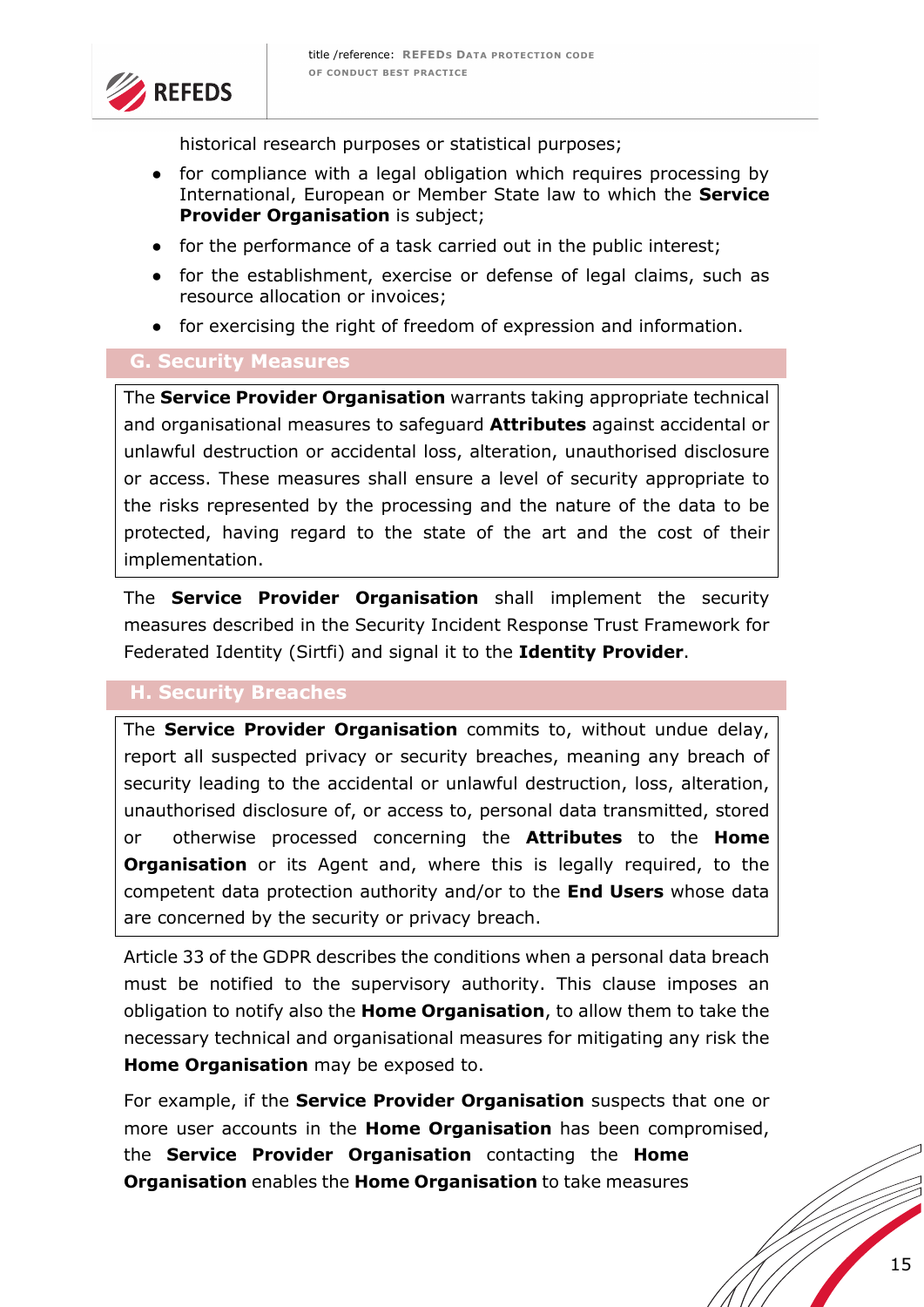

to limit any further damage (such as, suspend the compromised accounts) and to start the necessary actions to recover from the breach, if any.

The **Service Provider Organisation** shall use the security contact point of the **Home Organisation** or its Agent as provided in the technical infrastructure (currently, SAML 2.0 metadata), or an appropriate alternative, for the reporting.

# **I. Transfer of Personal Data to Third Parties**

The **Service Provider Organisation** shall not transfer **Attributes** to any third party (such as a collaboration partner) except:

- a. if mandated by the **Service Provider Organisation** for enabling the **End User** to access its Service on its behalf, or;
- b. if the third party is committed to the Code of Conduct or has undertaken similar duties considered sufficient under the data protection law applicable to the **Service Provider Organisation** or;

c. if prior consent has been given by the End User.

The **Service Provider Organisation** shall not transfer **Attributes** to any third party (third party means a data controller other than the **Home organisation** or the Service Provider Organisation such as a collaboration partner) except:

- a. if the third party is a data processor for the **Service Provider Organisation** in which case an ordinary controller-processor relationship applies between the **Service Provider Organisation**  and the third party working on behalf of the **Service Provider Organisation**. The **Service Provider Organisation** must conclude a written agreement with such data processor in accordance with applicable laws.
- b. if the third party is committed to the Code of Conduct. This is expected to be the case for various collaborative research scenarios, where the Service is provided to the **End User** by several data controllers working in collaboration.

A typical scenario is where a research collaboration has a **Service Provider Organisation** that receives **Attributes** from **Home Organisations** and passes on (parts of) those **Attributes** to third parties providing the actual Services. In this case, where the **Service Provider Organisation** acts as a proxy for the third parties, the **Service Provider Organisation** must ensure that all third parties receiving **Attributes** are committed to the Code of Conduct or similar (such as a Data Processing Agreement or a Data Transfer Agreement).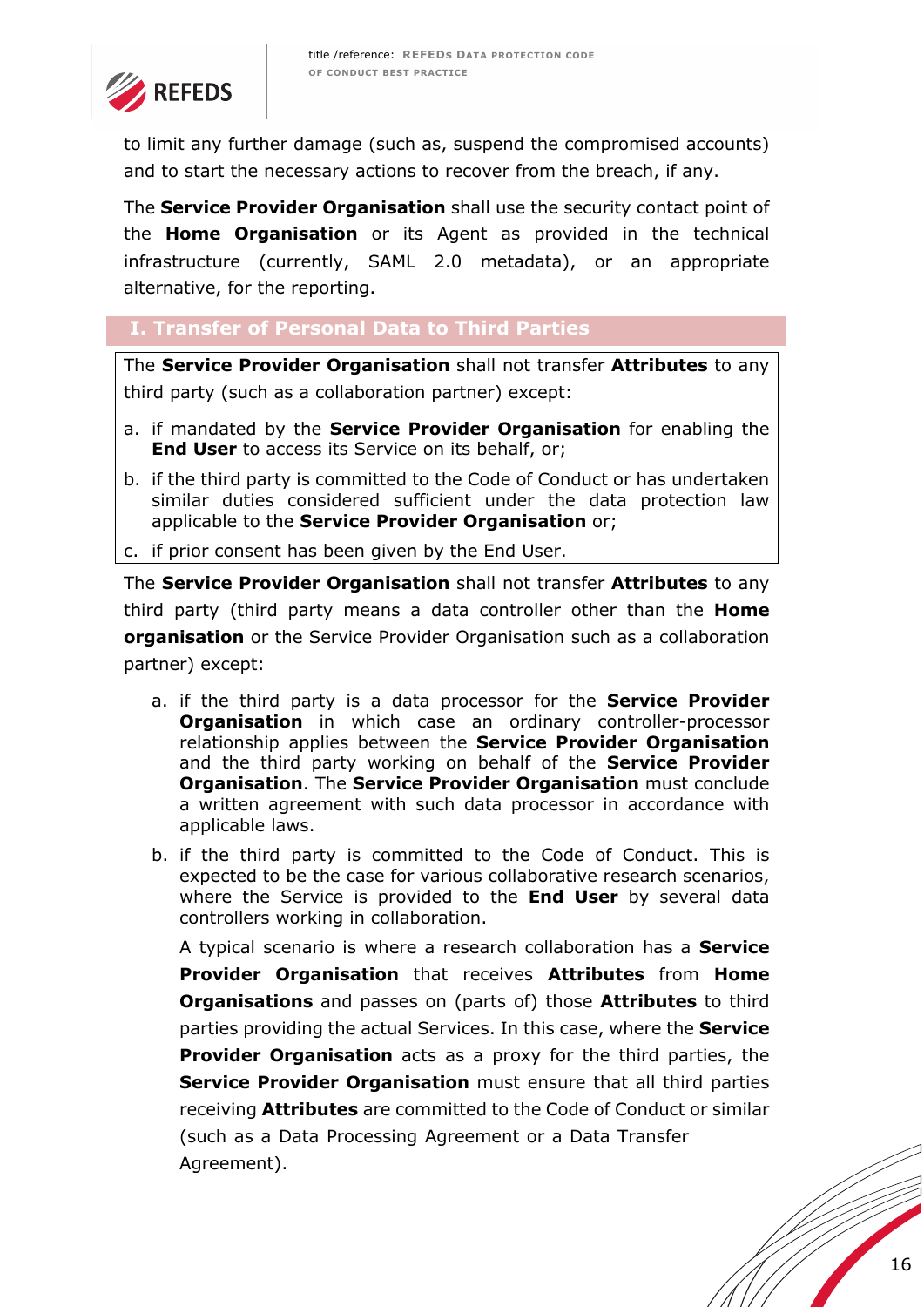

In contrast, if none of the **Attributes** received from the **Home Organisation** are being passed on, e.g. when only an internal identifier assigned by the proxy is sent to the third parties, the proxy does not need to make sure those third parties are committed to the Code of Conduct.

The organisation operating a proxy service, as described above, must act as intermediary between the **Home Organisation** and the third party. For instance, the proxy needs to relay the suspected privacy or security breaches to the **Home Organisation** or its Agent, as described in clause G. Security Measures.

c. if prior consent has been given by the **End User.** For the requirements of such consent, see clause K. End User's Consent.

If transfer to a third party includes also a transfer to a third country, the next clause imposes further requirements.

## **J. Transfer of Personal Data to Third Countries**

The **Service Provider Organisation** guarantees that, when transferring **Attributes** to a party that is based outside the European Economic Area or in a country without an adequate level of data protection pursuant to Article 45.1 of the GDPR or the recipient is an International Organisation, to take appropriate safeguards (Article 46) or use the derogations pursuant to Article 49.

Under European data protection legislation, transfers of personal data from the European Economic Area to third countries that do not offer an adequate level of data protection are restricted, unless the recipient territory ensures so-called *"appropriate safeguards"*:

- The existence of an appropriate contractual framework, supported by Standard Contract Clauses, either adopted by the European Commission or by a supervisory authority,
- The use of appropriate safeguards such as Binding Corporate Rules or other legally binding and enforceable instruments are recognised methods of transferring personal data.

The use of Standard Contract Clauses does not exclude the possibility for the contracting parties to include them in a wider contract nor to add other clauses as long as they do not enter in contradiction. When using EU model clauses, the **Service Provider Organisation** needs to verify and ascertain that the other party is able to comply with all contractual obligations set out in the model clauses, especially taking into account local law applicable to such party.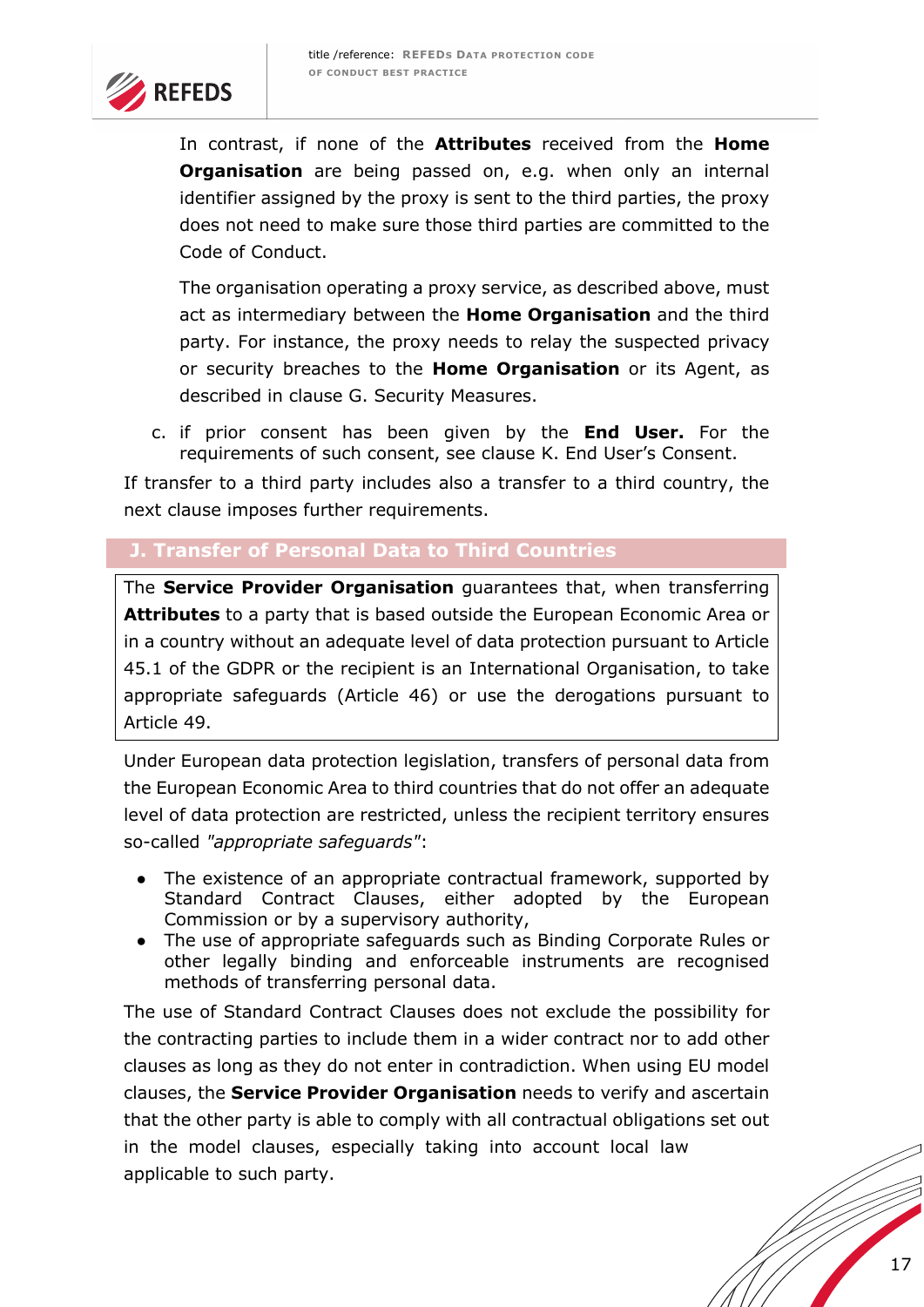

If the appropriate safeguards cannot be applied, Article 49 of the GDPR provides with an exhaustive list of *derogations* for the consideration of the Service Provider Organisation.

If transferring **Attributes** to a third country involves also a transferring them to a third party, also clause I. Transfer Of Personal Data To Third Parties needs to be satisfied.

# **K. End User's Consent**

When consent is used, as per Article 7 of GDPR, inter alia, it must be freely given, specific, informed and must unambiguously indicate the End User's wishes by which they, by a statement or by a clear affirmative action, signify agreement to the processing of their personal data. Furthermore, the **End Users** shall be able to withdraw their consent.

When a **Service Provider Organisation** relies on End User's consent (e.g. clause I. Transfer of Personal Data to Third Parties, clause J. Transfer of Personal Data to Third Countries), it can be provided by a written statement, including by electronic means. This could include ticking a box when visiting an internet website, choosing privacy settings options of a software or another statement or conduct (i.e. a clear affirmative action) which clearly indicates the data subject's acceptance of the proposed processing of their personal data. Consent shall always be documented.

Following Recital 43 of the GDPR, the **Service Provider Organisation** shall not rely on consent when there is a clear imbalance between the **End User**  and the **Service Provider Organisation**.

Notice that this Code of Conduct for **Service Provider Organisations** does not make normative requirements on the **Home Organisation**'s legal grounds to release **Attributes** to the **Service Provider Organisation**.

## **L. Liability**

The **Service Provider Organisation** agrees to hold harmless the **End User and** the **Home Organisation** (as well as the Agent) who has suffered damage as a result solely of any violation of this Code of Conduct by the **Service Provider Organisation** as determined in a binding and enforceable judicial ruling.

In the event of damages related to the breach of this Code of Conduct (i.e.: using the **Attributes** for other purposes, sharing the **Attributes**  with third parties etc.), the **Service Provider Organisation** will hold the other parties harmless following a binding and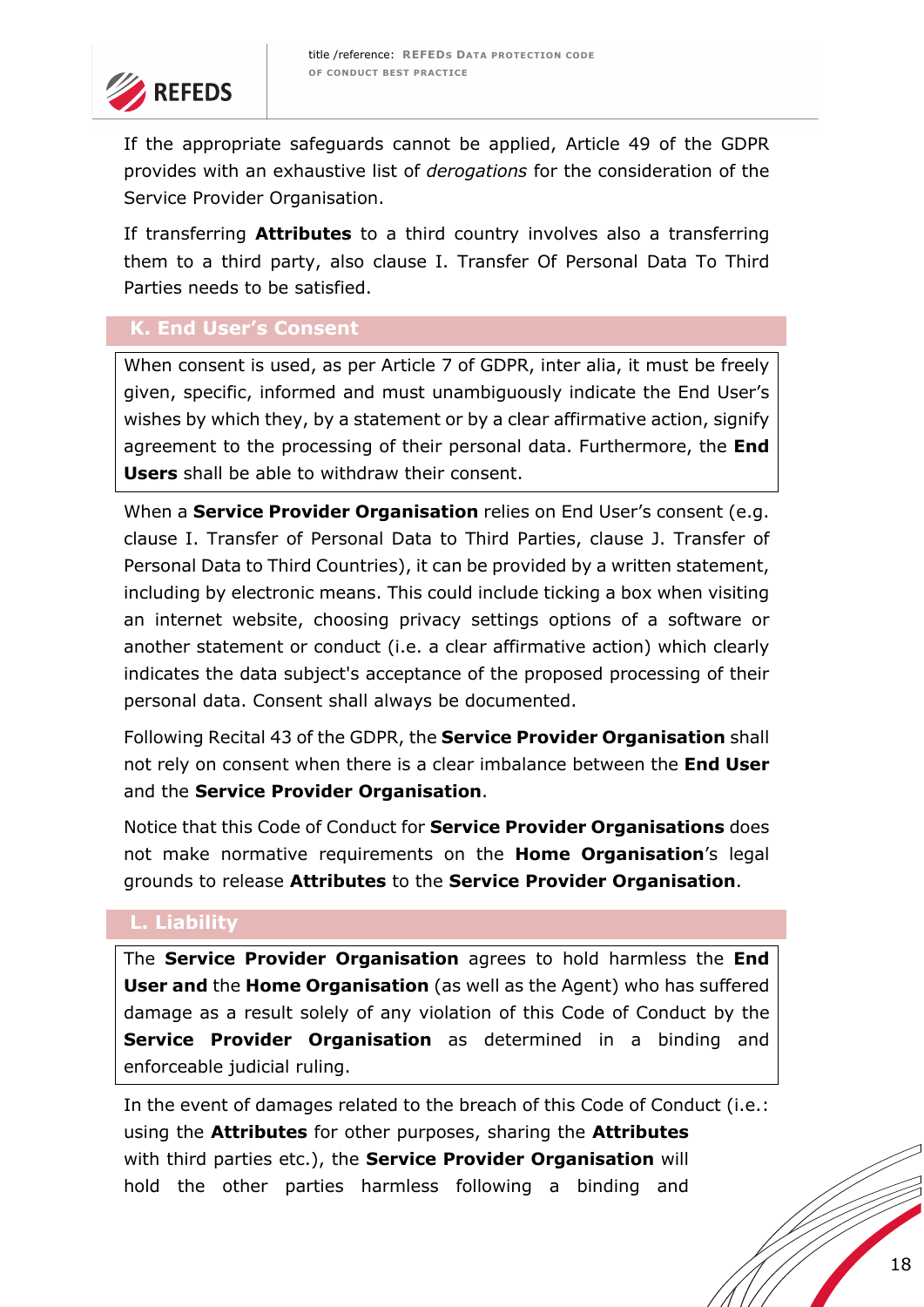

enforceable judicial ruling.

For example, in case an **End User** files a complaint against their **Home Organisation** for unlawful release of **Attributes** after a **Service Provider Organisation** has released the **Attributes** to a third party, the **Service Provider Organisation** agrees to assume the liabilities of the **Home Organisation** towards the **End User** in respect of a breach of this Code of Conduct by the **Service Provider Organisation**.

A **Service Provider Organisation** shall be exempt from liability if it proves that it is not in any way responsible for the event giving rise to the damage.

## **M. Governing Law and Jurisdiction**

This Code of Conduct shall be interpreted in the light of the GDPR and of the guidance issued by the European Data Protection Board or its predecessor4, always notwithstanding any privileges and immunities of **Service Provider Organisations** being International Organisations, as these are awarded by their constituent and/or statutory documents and international law.

If there are any disputes regarding the validity, interpretation or implementation of this Code of Conduct, the parties shall agree on how and where to settle them.

This Code of Conduct shall be interpreted in the light of the GDPR and of guidance issued by the regulatory authorities such as the European Data Protection Board.

If there are disputes regarding the validity, interpretation or implementation of this Code of Conduct which cannot be settled amicably, the parties shall agree on how and where to settle them. For instance, if there is a dispute between a **Home Organisation** and **Service Provider Organisation** who are established in the same EU Member State, the parties can agree on using the local law and court. If the parties cannot come to an agreement, the Dutch laws and courts are assumed.

If at least one party to the dispute is an International Organisation, the dispute must be submitted to final and binding arbitration. In the absence

 $4$  The Opinion 8/2010 on applicable law of the Article 29 Working Party, as updated in 2015, provides useful guidance on how to determine the applicable law in cross-national collaborations.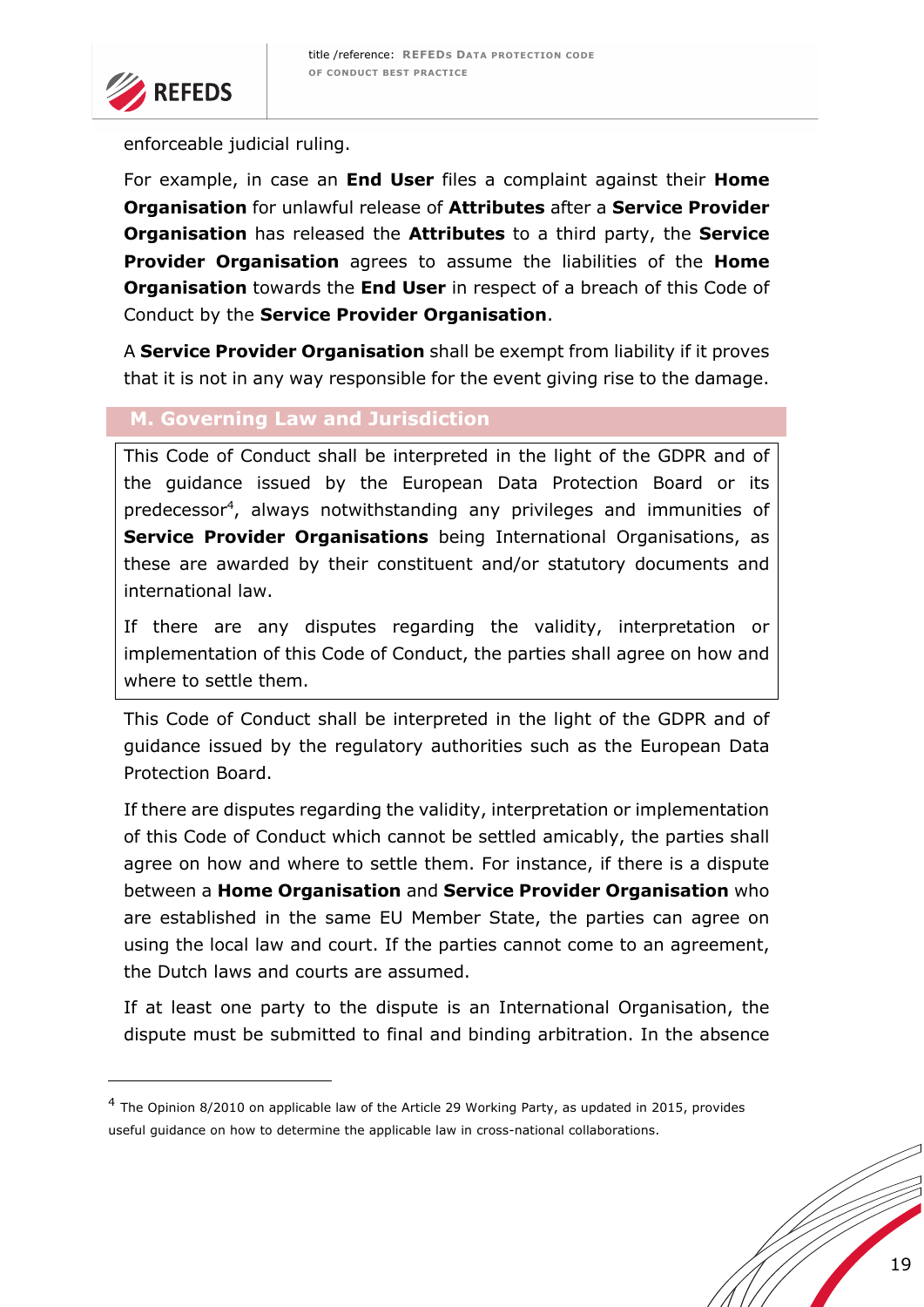

of agreement over applicable arbitration rules, any dispute, controversy or claim arising out of or in relation to this Code of Conduct, or the existence, interpretation, application, breach, termination, or invalidity thereof, shall be settled by arbitration in accordance with the PCA Arbitration Rules 2012.

# **N. Eligibility**

The Code of Conduct must be implemented and executed by a duly authorised representative of the **Service Provider Organisation**.

Each **Service Provider Organisation** must make sure that the commitment to this Code of Conduct is done by a person or by several persons (sometimes called a "signature authority") who has or have the right to commit the **Service Provider Organisation** to this Code of Conduct.

The person administering the Service that receives **Attributes** must identify the person or body in their organisation that can decide if the **Service Provider Organisation** commits to this Code of Conduct, as the Service administrator cannot necessarily take this decision on their own.

## **O. Termination of the Code of Conduct**

The **Service Provider Organisation** can only terminate adherence to this Code of Conduct in case of:

- this Code of Conduct being replaced by a similar arrangement, or;
- the termination of the Service provisioning to the **Home Organisation** or;
- the effective notification provided by the authorised representative of the **Service Provider Organisation** to terminate its adherence to this Code of Conduct.

Even after the **Service Provider Organisation** has terminated its adherence to the Code of Conduct, the **Attributes** received continue to be protected by the principles enshrined in this Code of Conduct (see clause P. Survival of the Code of Conduct).

# **P. Survival of the Code of Conduct**

The **Service Provider Organisation** agrees to be bound by the provisions of this Code of Conduct that are intended to survive due to their sense and scope after the end, lapse or nullity of this Code of Conduct until the processing terminates.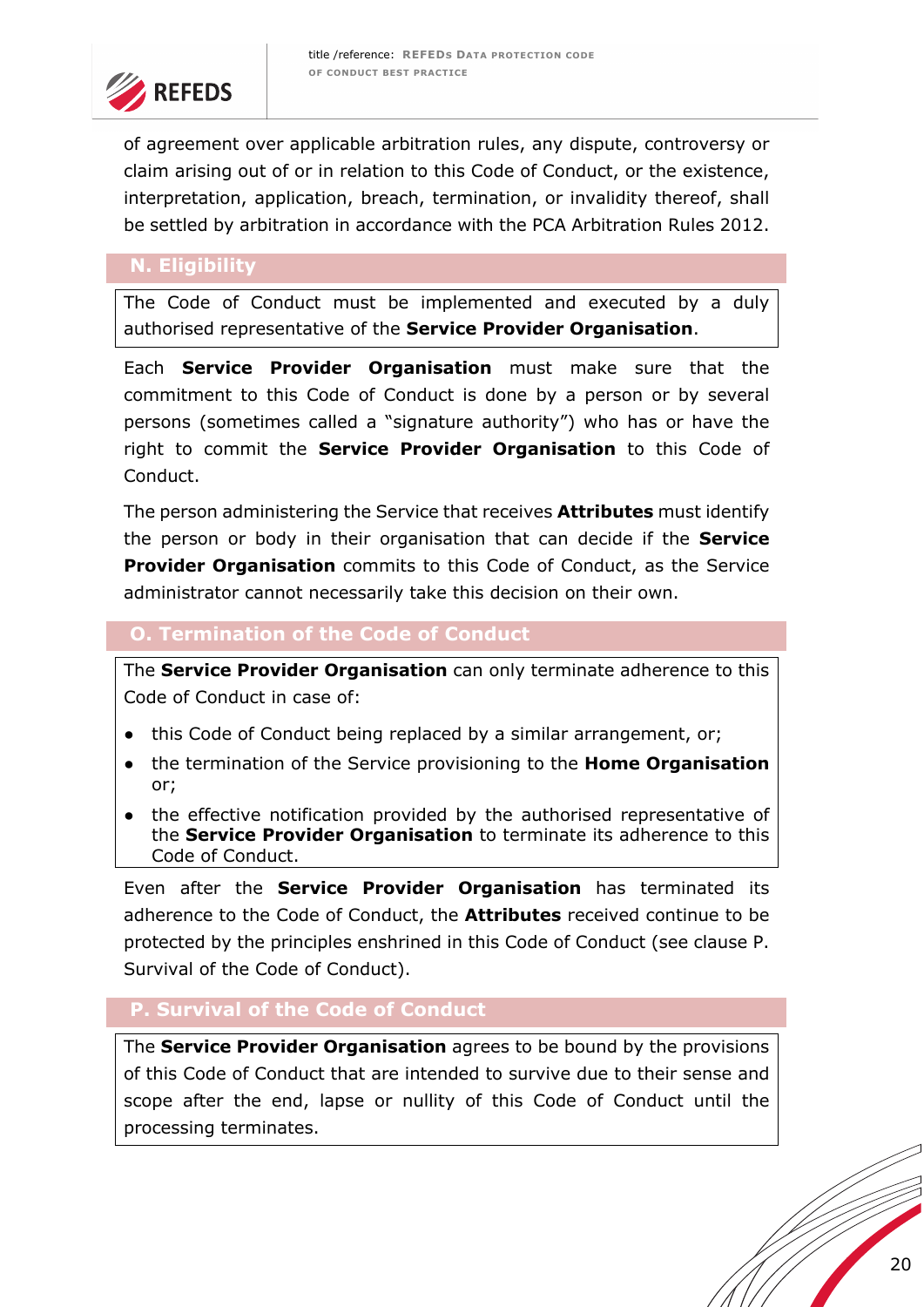

#### **Q. Precedence**

The **Service Provider Organisation** warrants to comply with the stipulation that, in the event of conflict between a provision contained in this Code of Conduct and a provision of the agreement concluded between the **Service Provider Organisation** and the **Home Organisation**, the provision of the agreement concluded between **Service Provider Organisation** and **Home Organisation** takes precedence over the provision of this Code of Conduct.

In case of conflict between the provisions of the agreement between the **Service Provider Organisation** and the **Home Organisation**, this Code of Conduct and/or the data protection legislation, the following order shall prevail:

- 1. the agreement between the **Home Organisation** and the **Service Provider Organisation**;
- 2. applicable Data Protection Laws (such as other country specific law on Data protection or Privacy); and
- 3. the provisions of this Code of Conduct.

If a **Service Provider Organisation** has an agreement (possibly a data processing agreement) with (some of) the **Home Organisation**(s) and the agreement is in conflict with this Code of Conduct, that agreement has precedence.

This section allows the **Service Provider Organisation** to have a bilateral agreement overriding the Code of Conduct with some **Home Organisations**, meanwhile, this Code of Conduct will still apply to the other **Home Organisations** that have not entered into a bilateral agreement.

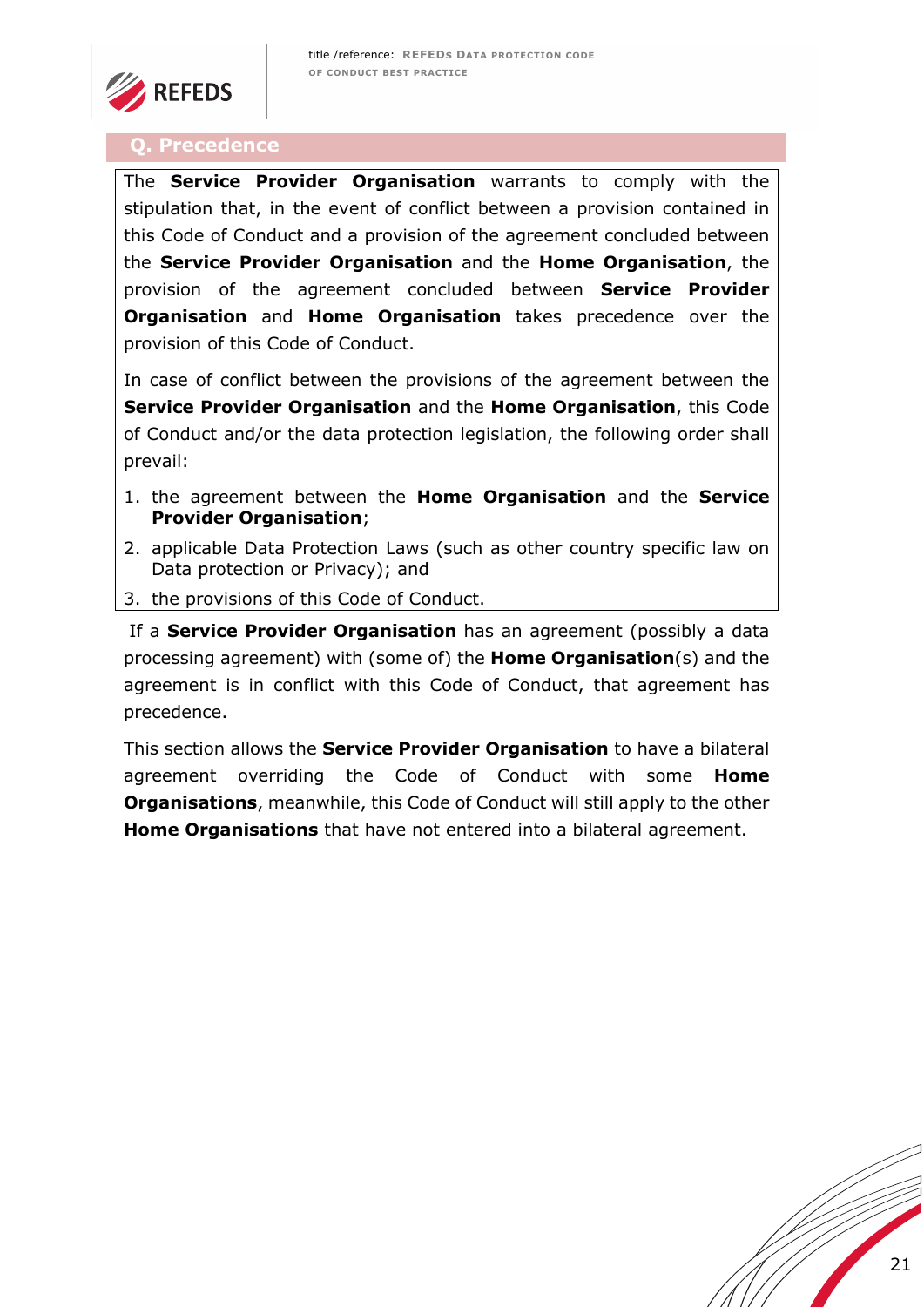

# **APPENDIX 2: GLOSSARY OF TERMS**

**Agent:** the organisation operating the Identity Provider on behalf of the Home Organisation, if applicable.

Attribute(s): the End User's Personal Data as managed by the Home Organisation (or its Agent) and requested by the Service Provider Organisation, such as (but not limited to) name, e-mail and role in the Home Organisation.

**Attribute Provider:** an organisation other than the Home Organisation that manages extra Attributes for End Users of a Home Organisation and releases them to the Service Provider Organisations.

**Data Controller:** the natural or legal person, public authority, agency or any other body which alone or jointly with others determines the purposes and means of the processing of personal data; where the purposes and means of processing are determined by national or Community laws or regulations, the controller or the specific criteria for their nomination may be designated by national or Community law

**Data Processor:** a natural or legal person, public authority, agency or any other body which processes personal data on behalf of the controller.

**EEA:** European Economic Area.

**End User:** any natural person affiliated with a Home Organisation, e.g. as a researcher or student, making use of the Service of a Service Provider Organisation.

**End User's consent:** any freely given, specific, informed and unambiguous indication of the End Users wishes by which they, by a statement or by a clear affirmative action, signify agreement to the processing of personal data relating to them.

**Federation:** an association of Home Organisations and Service Provider Organisations typically organised at national level, which collaborate for allowing cross-organisational access to Services.

**Federation Operator:** an organisation that manages a trusted list of Identity Providers and Services registered to a Federation.

**GDPR:** Regulation (EU) 2016/679 on the protection of natural persons with regard to the processing of personal data and on the free movement of such data, and repealing Directive 95/46/EC (General Data Protection Regulation).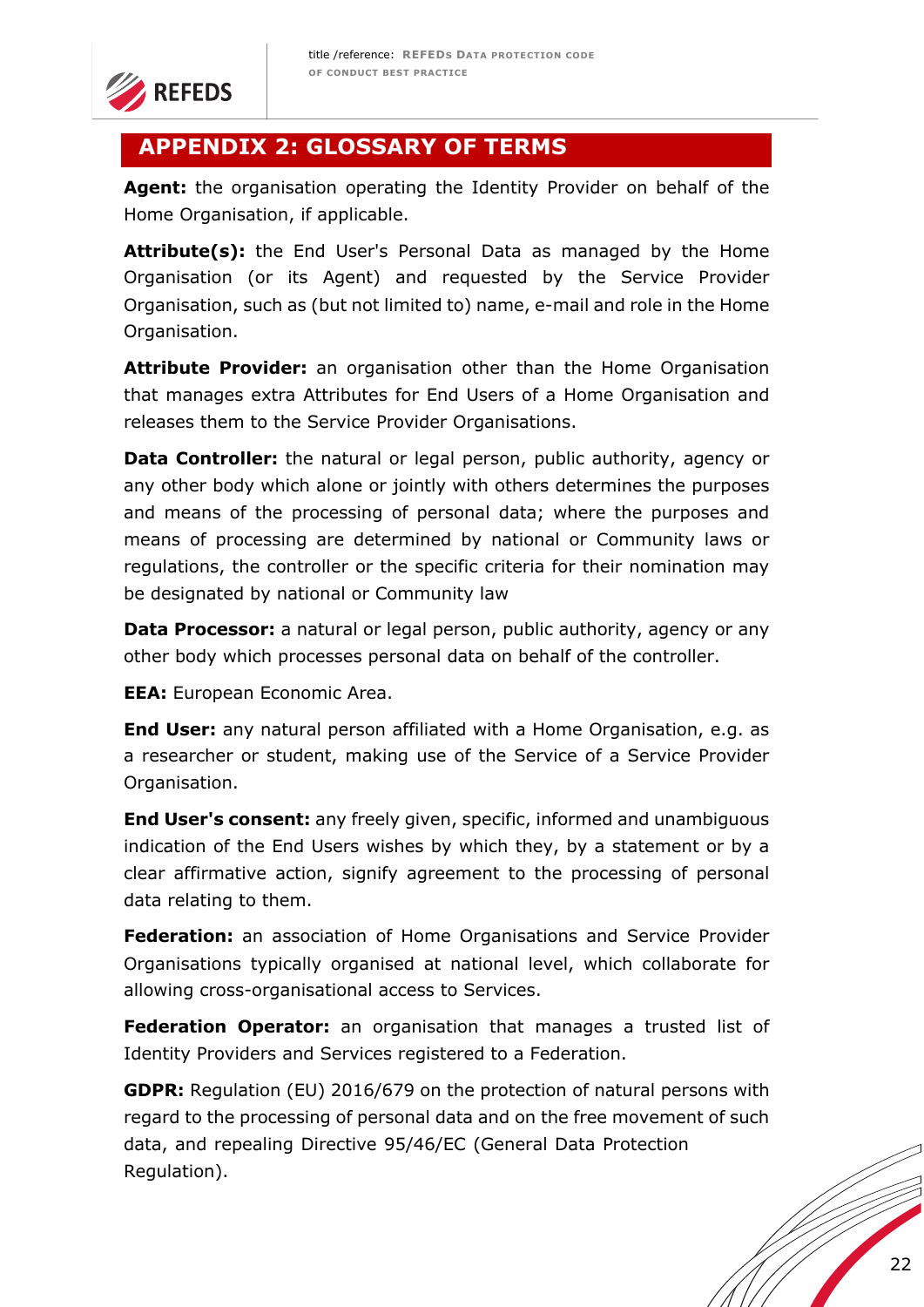

**Home Organisation:** the organisation with which an End User is affiliated, operating the Identity Provider by itself or through an Agent. It is responsible for managing End Users' identity data and authenticating them.

**Identity Provider (IdP):** the system component that issues Attribute assertions on behalf of End Users who use them to access the Services of Service Provider Organisations.

**International Organisation**: an organization and its subordinate bodies governed by public international law, or any other body which is set up by, or on the basis of, an agreement between two or more countries.

**Personal Data:** any information relating to an identified or identifiable natural person.

**Processing of personal data:** any operation or set of operations which is performed upon personal data, whether or not by automatic means, such as collection, recording, organisation, storage, adaptation or alteration, retrieval, consultation, use, disclosure by transmission, dissemination or otherwise making available, alignment or combination, blocking, erasure or destruction.

**Service**: an information society service, in the sense of Article 1 point 2 of Directive 98/34/EC. This means any service provided, at a distance, by electronic means and at the individual request of a recipient of services.

**Service Provider Organisation:** an organisation that is responsible for offering the End User the Service they desire to use.

**Supervisory Authority**: an independent public authority responsible for monitoring the application of the GDPR and the national data protection legislations in order to protect the rights and freedoms of the data subjects in relation to the processing of their personal data.

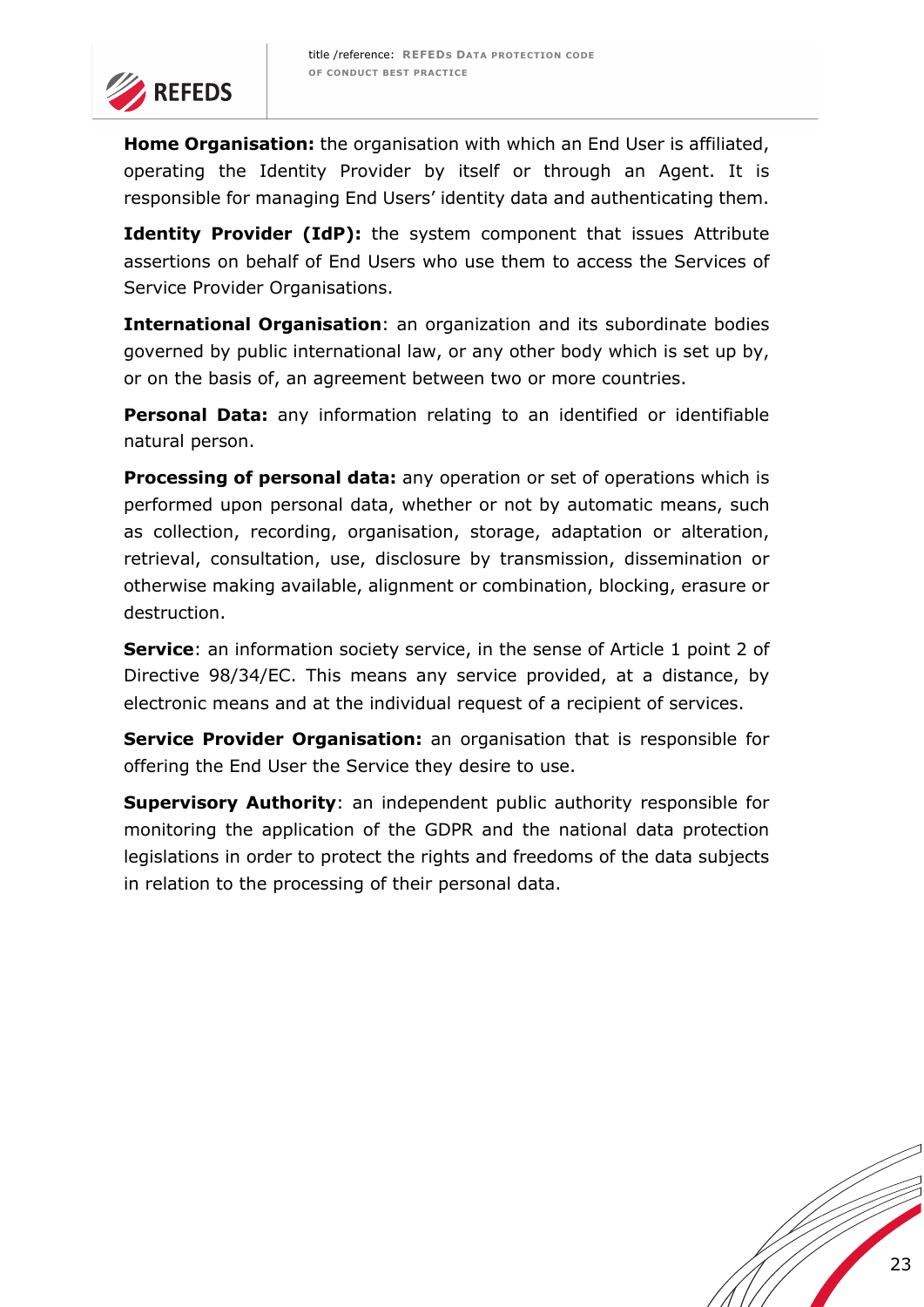

# **APPENDIX 3: PURPOSE LIMITATION AND DATA MINIMISATION**

Clause B requires that the **Service Provider Organisation** will process **Attributes** of the **End User** only for the purposes of enabling them to access the Service and Clause C requires that the **Attributes** must be adequate, relevant and not excessive for that purpose. This appendix discusses what enabling an **End User** to access a Service means and proposes some **Attributes** commonly available in **Home Organisations** that may serve the need.

## **Authorisation:**

- **Description:** managing **End User's** access rights to Services provided by the **Service Provider Organisation** based on the **Attributes**. Examples of such **Attributes** are those describing the End User's **Home Organisation** and organisation unit, their role and position in the **Home Organisation** (whether they are university members, students, administrative staff, etc.) and, for instance, the courses they are taking or teaching. The provenance of those **Attributes** is important for information security purposes; therefore, authorisation cannot be based on an **Attribute** that an **End User**  has self-asserted.
- Suggested Attributes:
	- eduPerson(Scoped)Affiliation
	- eduPersonEntitlement
	- schacHomeOrganisation

#### **Identification:**

- **Description: End Users** need to have a personal identifier with the **Service Provider Organisation** to be able to access their own files, datasets, pages, documents, postings, settings, etc. The origin of an **Attribute** used for identification is important; to avoid an identity theft, an **End User** cannot self-assert their own identifier. Instead, the Identity Provider authenticates them and the **Home Organisation** (or Attribute Provider) provides the **Service Provider Organisation** with an **Attribute** that contains their authenticated identifier.
- Suggested Attributes:
	- a pseudonymous bilateral identifier (such as, SAML2 PairwiseID or PersistentID) is preferred;
	- if enabling access to the Service requires matching the same End User's accounts between two **Service Provider Organisations**, a **Service Provider Organisation** can request a more intrusive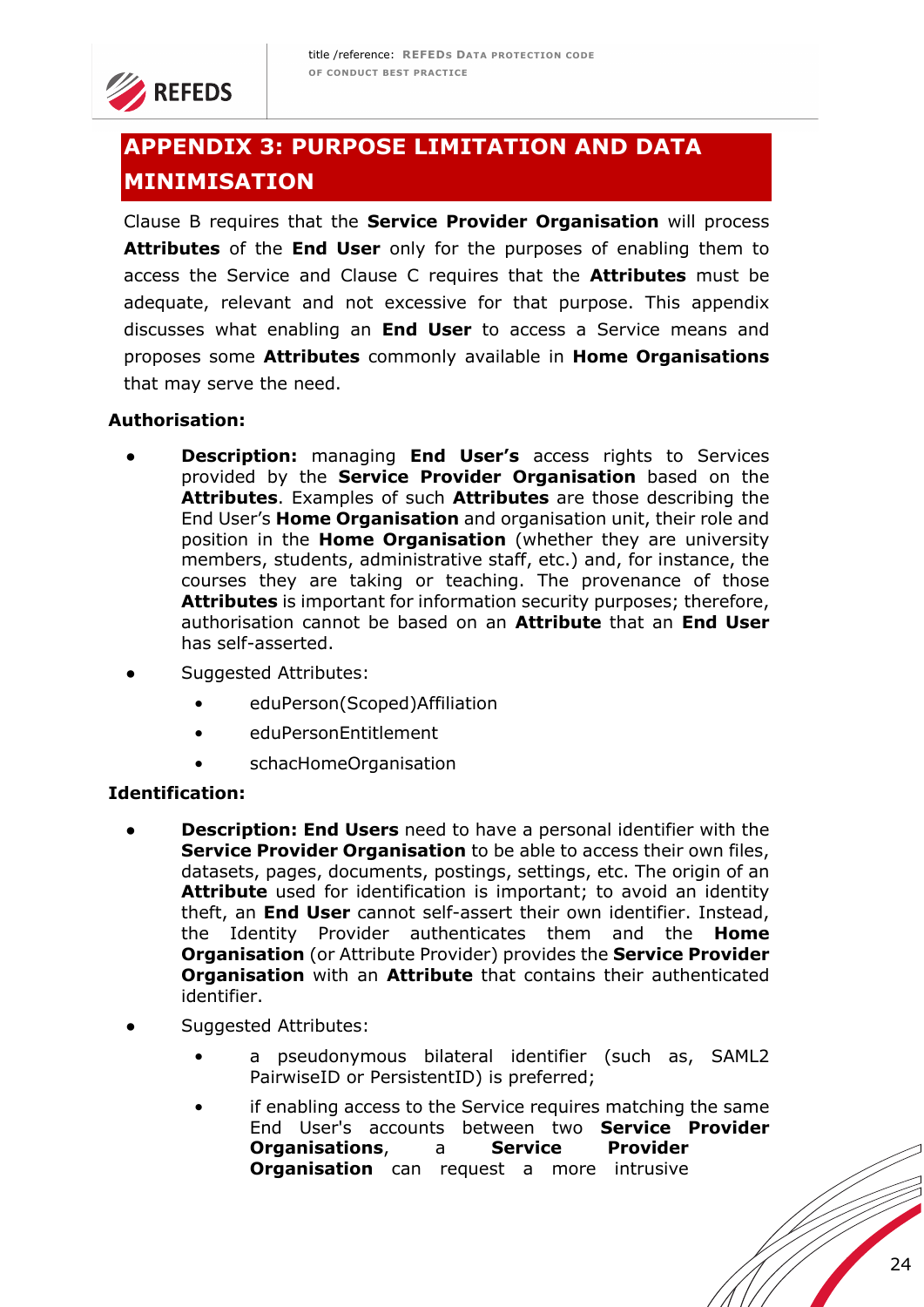

identifier (such as SAML2 Subject ID, eduPersonPrincipalName or eduPersonUniqueID), whose value for a given user is shared by several **Service Provider Organisations**;

• if there is a legitimate reason for an **End User** (such as a researcher) to keep their identity and profile in the **Service Provider Organisation** even when the organisation they are affiliated with changes, a permanent identifier (such as, ORCID identifier) can be used.

#### **Transferring real-world trust** to the online world:

- **Description:** if the **Service Provider Organisation** supports a user community that exists also in the real world, **Attributes** can be used to transfer that community to the online world. For instance, if the members of the user community know each other by name in the real world, it is important that their names (or other identifiers) are displayed also in any discussion or collaboration forum offered by the **Service Provider Organisation**. The source of those **Attributes** is important; to avoid identity theft, the **Service Provider Organisation** must retrieve users' names from trustworthy sources and not rely on self- assertions.
- Suggested Attributes:
	- displayName
	- commonName, surName, GivenName

#### **Researcher unambiguity:**

- **Description:** ensuring that a researcher's scientific contribution is associated properly to them and not to a wrong person (with potentially the same name or initials). In the research sector, publishing scientific results is part of researchers' academic career and the researchers expect to receive the merit for their scientific contribution5. There are global researcher identification systems (such as ORCID and ISNI) which assign identifiers for researchers to help scientific **Service Provider Organisations** to properly distinguish between researchers, even if they change their names or organisation they are affiliated with.
- Suggested Attributes:
	- eduPersonOrcid

## **Accounting and billing:**

**Description:** personal data can be processed for accounting (for instance, that the consumption of resources does not exceed the

 $5$  See Article 27(2) of the Universal Declaration of Human Rights.